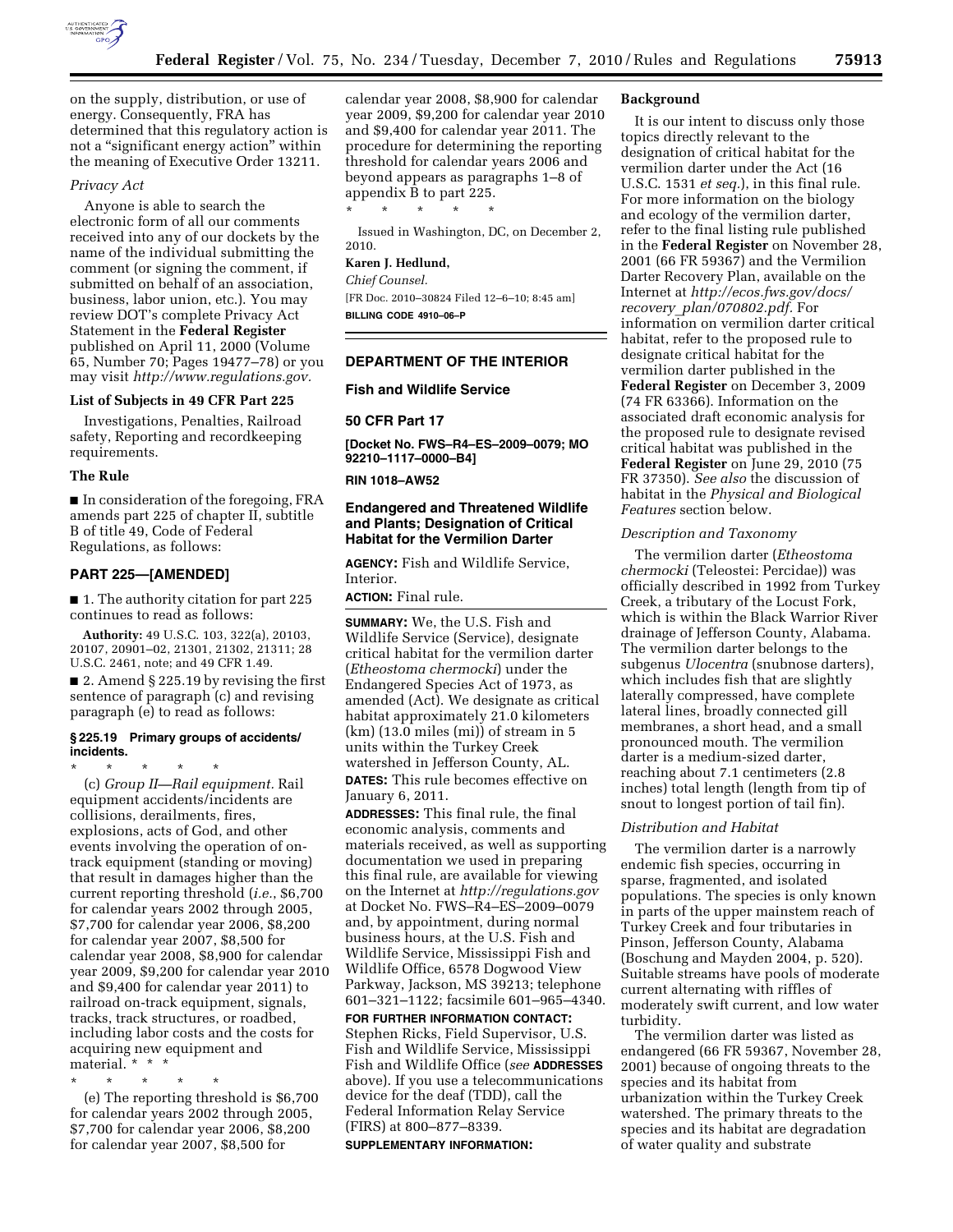components due to sedimentation and other pollutants, and altered flow regimes from activities such as construction and maintenance activities; impoundments (five within the Turkey Creek and Dry Creek system); instream gravel extractions; off-road vehicle usage; road, culvert, pipe, bridge, gas, sewer and water easement construction; and inadequate stormwater management (Drennen pers. obs. 2007–2009; Blanco and Mayden 1999, pp. 18–20). These activities lead to water quality degradation; the production of pollutants (sediments, nutrients from sewage, pesticides, fertilizers, and industrial and stormwater effluents); stream channel instability; fragmentation; reduced connectivity of the habitat from alteration of stream banks and bottoms; degradation of riffles, runs, and pools; and changes in water quantity and flow necessary for spawning, feeding, resting, and other life-history processes of the species.

## *Previous Federal Actions*

The vermilion darter (*Etheostoma chermocki*) was listed as endangered under the Act on November 28, 2001 (66 FR 59367). At the time of listing, we found that designation of critical habitat was prudent. However, due to budgetary constraints, we did not designate critical habitat at that time. We approved a final recovery plan for the vermilion darter on June 20, 2007 (Service 2007), and announced its availability to the public through a notice published in the **Federal Register** on August 2, 2007 (72 FR 42426).

On November 27, 2007, the Center for Biological Diversity filed a lawsuit against the Secretary of the Interior for our failure to timely designate critical habitat for the vermilion darter (*Center for Biological Diversity* v. *Kempthorne*  (07–CV–2928)). In a court-approved settlement agreement, the Service agreed to submit to the **Federal Register**  a new prudency determination, and if the designation was found to be prudent, a proposed designation of critical habitat, by November 30, 2009, and a final designation by November 30, 2010. We published a proposed critical habitat designation for the vermilion darter on December 3, 2009 (74 FR 63366), and accepted public comments for 60 days.

## **Summary of Comments and Recommendations**

We requested written comments from the public on the proposed designation of critical habitat for the vermilion darter (74 FR 63366) during the December 3, 2009, to February 1, 2010, comment period. We contacted

appropriate Federal, State, and local agencies; scientific organizations; and other interested parties, and invited them to comment on the proposed rule. We issued a press release and published a legal notice in the *Birmingham News.*  On June 29, 2010, we published a notice reopening the comment period until July 29, 2010, as well as announcing the availability of a draft economic analysis and amended required determinations (75 FR 37350). We directly notified, and requested comments from the State of Alabama. During the open comment periods we received a total seven comments letters: five from organizations and individuals and two from peer reviewers, one of whom also represented the State of Alabama. All comments supported designation of critical habitat for the vermilion darter. We reviewed all comments for substantive issues and new data regarding vermilion darter critical habitat and the economic analysis. Written comments are addressed in the following summary. For readers' convenience, we have combined similar comments into single comments and responses.

#### *Peer Review*

In accordance with our policy published in the **Federal Register** on July 1, 1994 (59 FR 34270), we solicited expert opinions from three knowledgeable individuals with scientific expertise that included familiarity with the species, the geographic region in which the species occurs, and conservation biology principles. The purpose of such review is to ensure that the designation is based on scientifically sound data, assumptions, and analysis, including input of appropriate experts and specialists. We received written responses from two of the three peer reviewers whom we contacted. The peer reviewers generally agreed that the rule incorporated the best scientific information available, accurately described the species and its habitat requirements (primary constituent elements), accurately characterized the reasons for the species' decline and the threats to its habitat. Both peer reviewers concurred with our critical habitat selection criteria and use of the Vermilion Darter Recovery Plan (USFWS 2007) as a foundation for the proposed designation. Both peer reviewers provided additional information, clarifications, and suggestions to improve the final critical habitat rule. These editorial revisions and clarifications have been incorporated into the final rule, as appropriate. One peer reviewer

recommended an additional area for critical habitat designation.

### *Peer Reviewer Comments*

*Comment 1:* The six-lane Northern Beltline Corridor and the right-of-way segment for the Northern Beltline Corridor between Alabama Highway 79 and Alabama Highway 75 north of Pinson will have direct and indirect impacts on the critical habitat of the vermilion darter and the general water quality of the Turkey Creek watershed.

*Our Response:* The Northern Beltline crosses the northern portions of Dry Creek. Only 0.6 km (0.4 mi) of Dry Creek below Innsbrook Lake is designated as critical habitat and this is not within the immediate area of the Northern Beltline. We reviewed and evaluated the Northern Beltline Corridor in accordance with the Fish and Wildlife Coordination Act (48 Stat. 401, as amended; 16 U.S.C. 661 *et seq.*) and the Endangered Species Act. We found that the project would not adversely affect the vermilion darter or any federally listed species. We will reinitiate consultation if new information indicates that the Northern Beltline is a threat to the species or its designated critical habitat, or if the project is modified in a manner or extent not previously considered.

*Comment 2:* Stormwater management is a much larger issue to critical habitat than what is presented in the rule. There is no maximum instream flow limit in reference to the impacts of stormwater on critical habitat.

*Our Response:* Stormwater management and its implications to water quality are addressed within the threats section of this rule. In regard to water quantity and stormwater management, an instream flow regime with a minimum average daily discharge over 50 cubic feet per second (compiled from U.S. Geological Survey flow data) is critical to the vitality of the critical habitat and is discussed in this rule. However, at this time, we do not have sufficient scientific information to determine a maximum stormwater management flow for the designated critical habitat. Average discharges of greater than 100 cubic feet per second, inclusive of both surface runoff and groundwater sources (springs and seepages), occur sporadically throughout the hydrologic cycle of the critical habitat and may be important maximum flow benchmarks in the future for determining the maximum flow. However, it is not known at this time at what point, or velocity in cubic feet per second, a flow within the hydrological year changes from a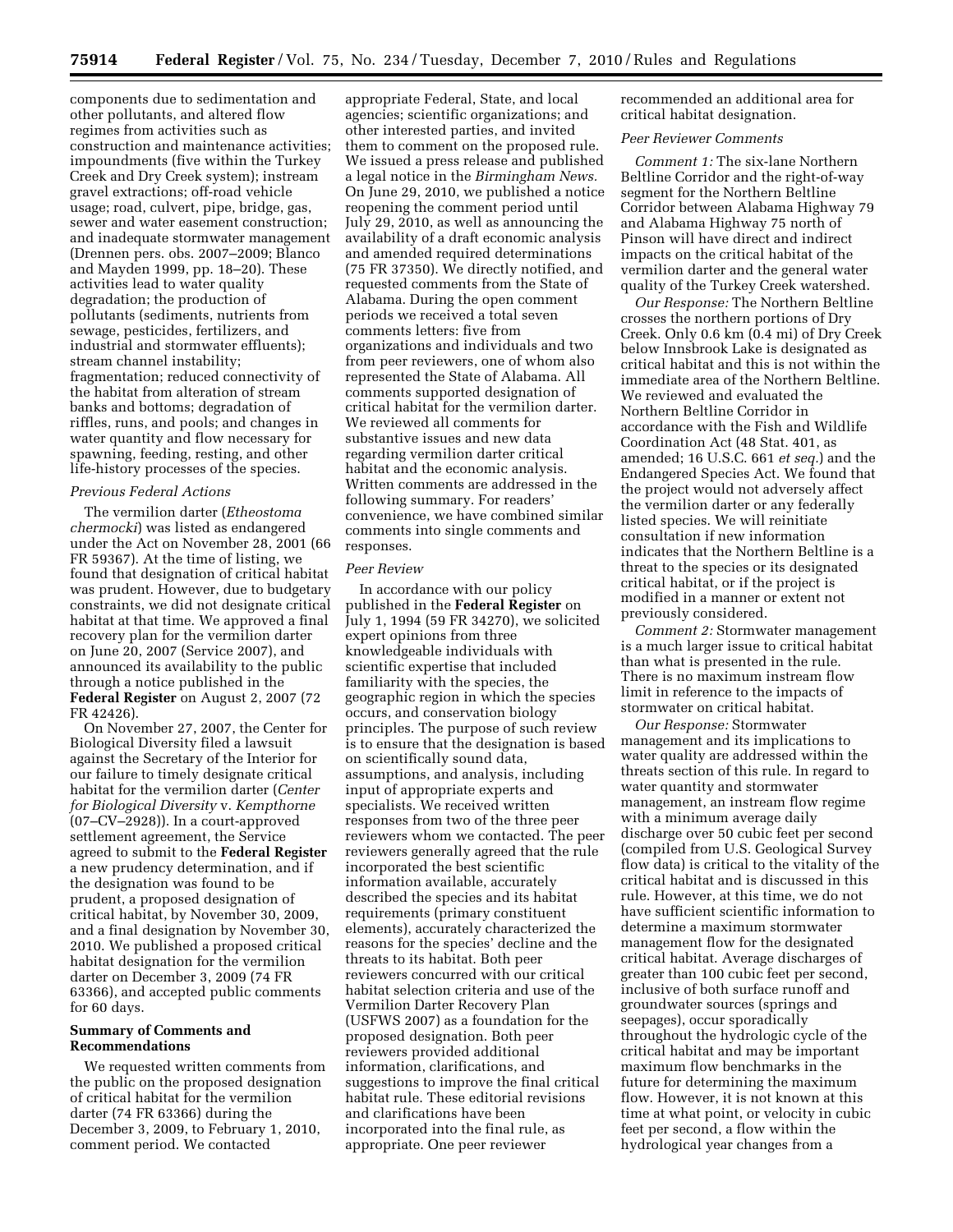flushing flow to a flow that causes geomorphologic or biological damage.

*Comment 3:* The commenter states that protection of aquifers and groundwater recharge areas is especially important because of the impacts of climate change on the habitat of the vermilion darter; specifically those impacts ''resulting in higher stream water temperatures and lower flows, and stormwater management needs and higher flows.'' The Service should be consulted for disturbances within the critical habitat area as well as beyond the immediate critical habitat area within the recharge areas particularly in regard to springs and seeps.

*Our Response:* Critical habitat only affects Federal agencies and those projects which have a Federal nexus. All Federal agencies must comply with section 7 of the Act. Section 7 requires consultation on Federal actions that may adversely affect critical habitat. Under section 7 of the Act, the Federal action agency must provide an analysis of cumulative effects along with other information, when requesting formal consultation. The Service will be consulted for disturbances to areas both within the critical habitat units as well as those within the recharge area, including springs and seeps that contribute to the instream flow in the tributaries, especially during times when stream flows are abnormally low. *See* the Effects of Critical Habitat Designation section of this rule for additional information on section 7 consultation.

*Comment 4:* The Service should include the spring run on the east side of north bound Alabama Highway 79 as part of the critical habitat designation. Vermilion darters have been collected there during the spawning season.

*Our Response:* We acknowledge that there have been some sporadic collections of the vermilion darter at this spring run. We did not designate this site as critical habitat because the available information demonstrated that it did not contain the physical and biological features essential to the conservation of the species. See the Primary Constituent Elements section of this rule for areas essential to the conservation of the species. The spring run is located in a road-side ditch about 30 feet long. The run is bordered on all sides by pipes, roads, and a parking lot. It is disjunct and drains into Unit 5 but first must traverse about 100 feet within a pipe under Highway 79. However, although the spring run is not designated as critical habitat, the site will continue to be subject to conservation actions we implement under section 7 of the Act. *See* the

Effects of Critical Habitat Designation section of this rule for additional information on section 7 consultation.

## *Public Comments*

*Comment 5:* The size of the critical habitat for the vermilion darter is inadequate. The entire watersheds of the proposed stream units should be designated as critical habitat. At a minimum, the Service should designate a 300- to 500-foot buffer zone along each bank of all 5 stream units as critical habitat.

*Our Response:* The Act requires us to designate specific areas within the geographical area occupied by a species at the time it is listed which contain physical or biological features that are essential to the conservation of the species, and that may require special management considerations or protection. Specific areas outside the geographical area occupied by a species at the time of listing may also be designated critical habitat if it is determined that such areas are essential for the conservation of the species. We believe the five stream units that were proposed as critical habitat are occupied by the vermilion darter, are essential to its conservation, and require special management considerations or protection. As described in the proposed rule (74 FR 63366), we considered additional areas; however, they did not meet the criteria for designation as critical habitat.

When evaluating the effects of any Federal action subject to section 7 consultation, all activities which have the potential to destroy or adversely modify designated critical habitat must be considered. Adverse impacts to vermilion darter critical habitat might result from stormwater runoff, eutrophication, or potential changes in hydrology, geomorphology, etc. (*see*  Effects of Critical Habitat Designation section below), that would include areas upstream of or adjacent to areas of stream channels that were designated critical habitat. Therefore, specific designation of these areas is unnecessary. Identification of the stream channel as critical habitat provides notice to Federal agencies to review activities conducted anywhere within the drainage for their potential effects to the designated portion of the channel. Critical habitat designation will alert third parties of the importance of the area to the survival of the vermilion darter.

*Comment 6:* The six-lane Northern Beltline Corridor will cross Dry Creek and follow the hilly terrain within the Turkey Creek watershed. Dry Creek will be placed in culverts at two locations

and the general water quality of the Turkey Creek watershed, along with the habitat of the vermilion darter, will be impacted negatively.

*Our Response:* We evaluated the potential effects of the Northern Beltline on the vermilion darter and other trust resources in accordance with the Fish and Wildlife Coordination Act (48 Stat. 401, as amended; 16 U.S.C. *et seq.*) and the Endangered Species Act and found that the project would not adversely affect any federally listed species. We will reinitiate consultation if new information indicates that the Northern Beltline is a threat to the species or its designated critical habitat, or if the project is modified in a manner or extent not previously considered (*See Comment 1* in the *Peer Reviewer Comments* section).

*Comment 7:* Strip mines are occurring along the Locust Fork of the Black Warrior River near Turkey Creek, outside of the vermilion darter's range and the critical habitat, but within the lower portion of the Turkey Creek watershed. The Majestic Mine is permitted to discharge within Turkey Creek via the creek's tributaries. The Service may want to consider extending the critical habitat of Turkey Creek downstream (from the lower section) to the confluence with the Locust Fork of the Black Warrior River, thus allowing the future downstream migration or reintroduction of the species.

*Our Response:* The areas below the most downstream point of Turkey Creek do not contain, at this time, the physical and biological features essential to the conservation of the vermilion darter. Current and proposed coal mining activities, along with current geomorphic conditions, limit the expansion of the vermilion darter beyond this point within Turkey Creek.

*Comment 8:* We are skeptical that the rule provides conservation standards adequate for the vermilion darter because critical habitat designation is based on data collected over a decade ago when the species was listed. An updated assessment may have expanded critical habitat to other areas.

*Our Response:* We utilized the most current information available when preparing this designation, including information from studies conducted since the vermilion darter listing in 2001 (*i.e.,* Khudamrongsawat 2007, Khudamrongsawat *et al.* 2005, Rakes and Shute 2005, USFWS 2007). We have determined that sufficient information is available to identify basic features essential to the conservation of the species as well as specific areas that meet the definition of critical habitat (*see* Critical Habitat section below).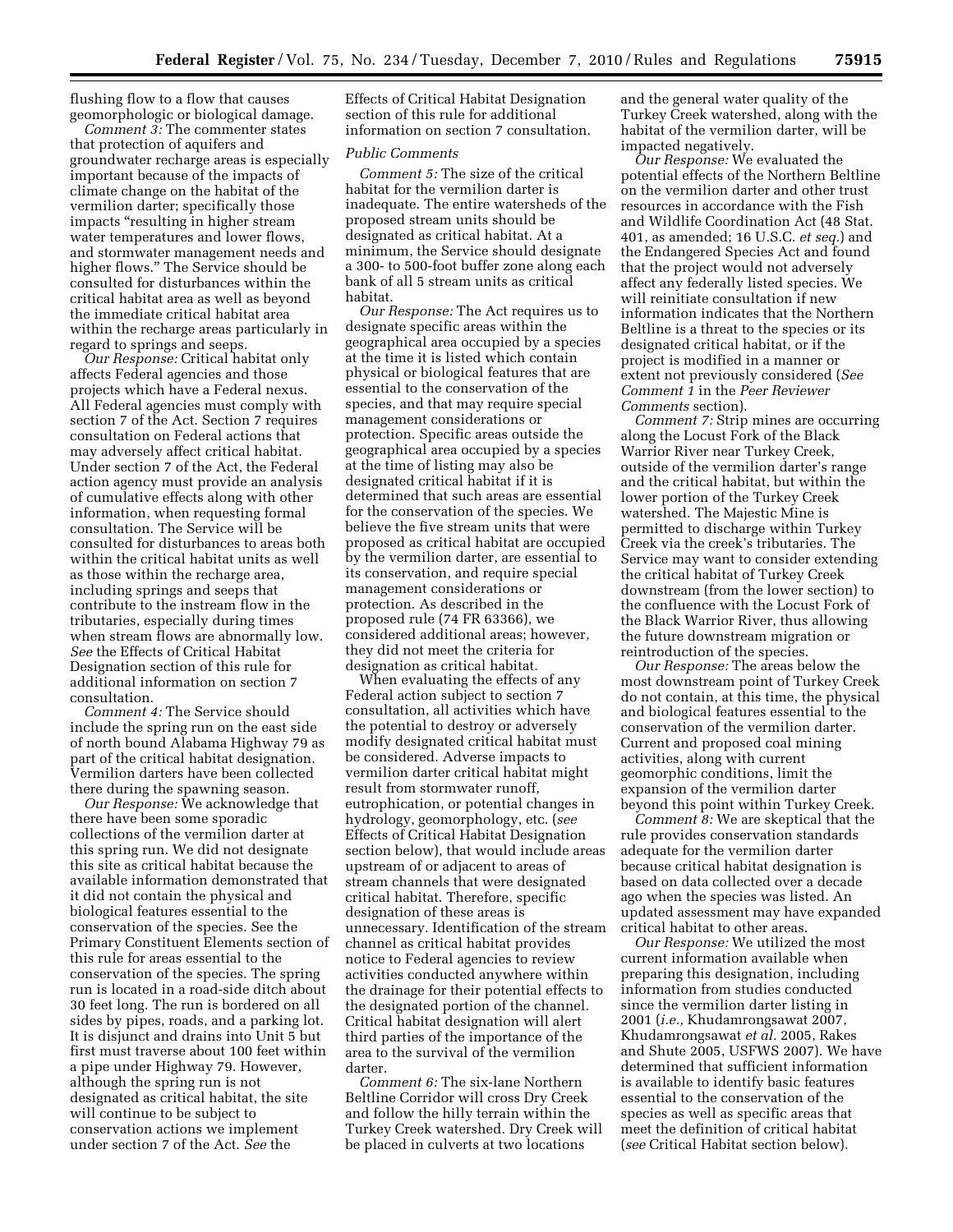*Comment 9:* Ensure the continuity in water flow in the Units to promote genetic flow within Turkey Creek, to prevent the extinction of the vermilion darter.

*Our Response:* We will implement the requirements of the Act and continue to monitor all activities that might affect stream flow and continuity within the designated area in light of their effects on water quality or quantity (*see Physical and Biological Features* and Effects of Critical Habitat Designation sections below).

## *Comments From States*

We received two editorial comments to the critical habitat rule from the Alabama Department of Conservation and Natural Resources, which have been incorporated into this final rule. No official position was expressed by the State on the critical habitat designation.

## **Critical Habitat**

#### *Background*

Critical habitat is defined in section 3 of the Act as:

(1) The specific areas within the geographical area occupied by the species, at the time it is listed in accordance with the Act, on which are found those physical or biological features

(a) Essential to the conservation of the species, and

(b) Which may require special management considerations or protection; and

(2) Specific areas outside the geographical area occupied by the species at the time it is listed, upon a determination that such areas are essential for the conservation of the species.

Conservation, as defined under section 3 of the Act, means to use and the use of all methods and procedures that are necessary to bring an endangered or threatened species to the point at which the measures provided under the Act are no longer necessary. Such methods and procedures include, but are not limited to, all activities associated with scientific resources management such as research, census, law enforcement, habitat acquisition and maintenance, propagation, live trapping, and transplantation, and, in the extraordinary case where population pressures within a given ecosystem cannot be otherwise relieved, may include regulated taking.

Critical habitat receives protection under section 7 of the Act through the requirement that Federal agencies insure, in consultation with the Service, that any action they authorize, fund, or

carry out is not likely to result in the destruction or adverse modification of critical habitat. The designation of critical habitat does not affect land ownership or establish a refuge, wilderness, reserve, preserve, or other conservation area. Such designation does not allow the government or public to access private lands. Such designation does not require implementation of restoration, recovery, or enhancement measures by non-Federal landowners. Where a landowner seeks or requests Federal agency funding or authorization for an action that may affect a listed species or critical habitat, the consultation requirements of section 7(a)(2) would apply, but even in the event of a destruction or adverse modification finding, the obligation of the Federal action agency and the landowner is not to restore or recover the species, but to implement reasonable and prudent alternatives to avoid destruction or adverse modification of critical habitat.

For inclusion in a critical habitat designation, habitat within the geographical area occupied by the species at the time it was listed must contain the physical or biological features which are essential to the conservation of the species, and which may require special management considerations or protection. Critical habitat designations identify, to the extent known using the best scientific and commercial data available, those physical and biological features that are essential to the conservation of the species (such as space, food, cover, and protected habitat), focusing on the principal biological or physical constituent elements (primary constituent elements) within an area that are essential to the conservation of the species (such as roost sites, nesting grounds, seasonal wetlands, water quality, tide, soil type). Primary constituent elements are the elements of physical and biological features that, when laid out in the appropriate quantity and spatial arrangement to provide for a species' life-history processes, are essential to the conservation of the species.

Under the Act, we can designate critical habitat in areas outside the geographical area occupied by the species at the time it is listed, upon a determination that such areas are essential for the conservation of the species. We designate critical habitat in areas outside the geographical area occupied by a species only when a designation limited to its range would be inadequate to ensure the conservation of the species. When the best available scientific data do not

demonstrate that the conservation needs of the species require such additional areas, we will not designate critical habitat in areas outside the geographical area occupied by the species. An area currently occupied by the species but that was not occupied at the time of listing may, however, be essential to the conservation of the species and may be included in the critical habitat designation.

Section 4 of the Act requires that we designate critical habitat on the basis of the best scientific and commercial data available. Further, our Policy on Information Standards under the Endangered Species Act (published in the **Federal Register** on July 1, 1994 (59 FR 34271)), the Information Quality Act (section 515 of the Treasury and General Government Appropriations Act for Fiscal Year 2001 (Pub. L. 106–554; H.R. 5658)), and our associated Information Quality Guidelines, provide criteria, establish procedures, and provide guidance to ensure that our decisions are based on the best scientific data available. They require our biologists, to the extent consistent with the Act and with the use of the best scientific data available, to use primary and original sources of information as the basis for recommendations to designate critical habitat.

When we are determining which areas we should designate as critical habitat, our primary source of information is generally the information developed during the listing process for the species. Additional information sources may include the recovery plan for the species, articles in peer-reviewed journals, conservation plans developed by States and counties, scientific status surveys and studies, biological assessments, or other unpublished materials and expert opinion or personal knowledge.

Habitat is dynamic, and species may move from one area to another over time. In particular, we recognize that climate change may cause changes in the arrangement of occupied habitat stream reaches. Climate change may lead to increased frequency and duration of severe storms and droughts (Golladay *et al.* 2004, p. 504; McLaughlin *et al.* 2002, p. 6074; Cook *et al.* 2004, p. 1015). From 2006 to 2007, drought conditions greatly reduced the habitat of the vermilion darter in Jefferson County (Drennen, pers. obs. 2007). Fluker *et al.* (2007, p. 10) and Drennen (pers. obs. 2007) reported that ongoing drought conditions, coupled with rapid urbanization within watersheds containing imperiled darters, render the populations vulnerable to anthropomorphic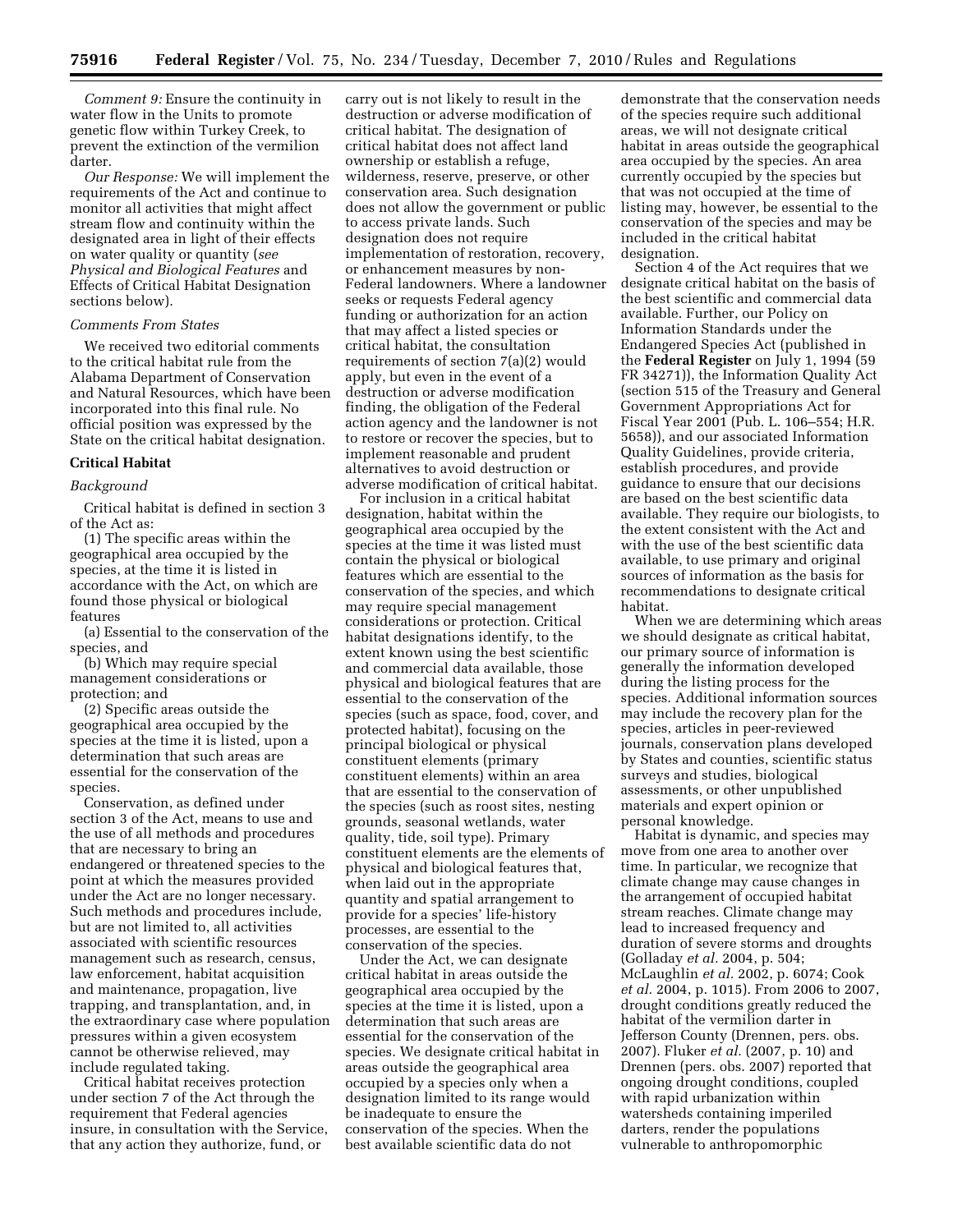disturbances such as water extraction, vehicles within Turkey Creek and its tributaries, and increased clearing or draining of vulnerable wetlands and spring seeps; especially during the breeding season when the darters concentrate in specific habitat areas of Turkey Creek and its tributaries.

The information currently available on the effects of global climate change and increasing temperatures does not make sufficiently precise estimates of the location and magnitude of the effects. Nor are we currently aware of any climate change information specific to the habitat of the vermilion darter that would indicate what areas may become important to the species in the future. Therefore, as explained in the proposed rule (74 FR 63366), we are unable to determine what additional areas, if any, may be appropriate to include in the final critical habitat for this species to address the effects of climate change.

We recognize that critical habitat designated at a particular point in time may not include all of the habitat areas that we may later determine are necessary for the recovery of the species. For these reasons, a critical habitat designation does not signal that habitat outside the designated area is unimportant or may not be required for recovery of the species. Areas that are important to the conservation of the species, both inside and outside the critical habitat designation, will continue to be subject to:

(1) Conservation actions implemented under section 7(a)(1) of the Act, (2) regulatory protections afforded by the requirement in section 7(a)(2) of the Act for Federal agencies to insure their actions are not likely to jeopardize the continued existence of any endangered or threatened species, and (3) the prohibitions of section 9 of the Act if actions occurring in these areas may affect the species. Federally funded or permitted projects affecting listed species outside their designated critical habitat areas may still result in jeopardy findings in some cases. These protections and conservation tools will continue to contribute to recovery of this species. Similarly, critical habitat designations made on the basis of the best available information at the time of designation will not control the direction and substance of future recovery plans, habitat conservation plans (HCPs), or other species conservation planning efforts if new information available at the time of these planning efforts calls for a different outcome.

### *Physical and Biological Features*

In accordance with sections  $3(5)(A)(i)$ and 4(b)(1)(A) of the Act and regulations at 50 CFR 424.12(b), in determining which areas within the geographical area occupied at the time of listing to designate as critical habitat, we considered the physical and biological features that are essential to the conservation of the species and which may require special management considerations or protection. These include, but are not limited to:

(1) Space for individual and population growth and for normal behavior;

(2) Food, water, air, light, minerals, or other nutritional or physiological requirements;

(3) Cover or shelter;

(4) Sites for breeding, reproduction, or rearing (or development) of offspring; and

(5) Habitats that are protected from disturbance or are representative of the historical, geographical, and ecological distributions of a species.

We derive the specific physical and biological features required for the vermilion darter from the biological needs of the species as described in the Critical Habitat section of the proposed rule to designate critical habitat for the vermilion darter published in the **Federal Register** on December 3, 2009 (74 FR 63366), and in the information presented below. Additional information can be found in the final listing rule published in the **Federal Register** on November 28, 2001 (66 FR 59367), and the Vermilion Darter Recovery Plan, available on the Internet at *[http://ecos.fws.gov/docs/](http://ecos.fws.gov/docs/recovery_plan/070802.pdf) recovery*\_*[plan/070802.pdf.](http://ecos.fws.gov/docs/recovery_plan/070802.pdf)* We have determined that the vermilion darter requires the following physical and biological features:

Space for Individual and Population Growth and for Normal Behavior

While little is known about the specific space requirements of the vermilion darter within the Turkey Creek system, darters, in general, depend on space from geomorphically stable streams with varying water quantities and flow. Studies show that vermilion darters are found in the transition zone between a riffle (shallow, fast water) or run (deeper, fast water) and a pool (deep, slow water) (Blanco and Mayden 1999, pp. 18–20), usually at the head and foot of the riffles and downstream of the run habitat. Construction of impoundments and inadequate storm water management in the Turkey Creek watershed have altered stream banks and bottoms;

degraded the riffles, runs, and pools; and altered the natural water quantity and flow of the stream. A stable stream maintains its horizontal dimension and vertical profile (stream banks and bottoms), thereby conserving the physical characteristics, including bottom features such as riffles, runs, and pools and the transition zones between these features. The riffles, runs, and pools not only provide space for the vermilion darter, but also provide cover and shelter for breeding, reproduction, and growth of offspring.

In addition, the current range of the vermilion darter is reduced to localized sites due to fragmentation, separation, and destruction of vermilion darter populations. There are both natural (waterfall) and manmade (impoundments) dispersal barriers that not only contribute to the separation and isolation of vermilion darter populations, but also affect water quality. Fragmentation of the species' habitat has isolated the populations within the Turkey Creek system, reduced space for rearing and reproduction and population maintenance, reduced adaptive capabilities, and increased likelihood of local extinctions (Hallerman 2003, pp. 363–364; Burkhead *et al.* 1997, pp. 397– 399). Genetic variation and diversity within a species are essential for recovery, adaptation to environmental changes, and long-term viability (capability to live, reproduce, and develop) (Noss and Cooperrider 1994, pp. 282–297; Harris 1984, pp. 93–107). Long-term viability is founded on numerous interbreeding, local populations throughout the range (Harris 1984, pp. 93–107). Continuity of water flow between suitable habitats is essential in preventing further fragmentation of the species' habitat and populations; conserving the essential riffles, runs, and pools needed by vermilion darters; and promoting genetic flow throughout the populations. Continuity of habitat will maintain spawning, foraging, and resting sites, as well as provide gene flow throughout the population. Connectivity of habitats, as a whole, also permits improvement in water quality and water quantity by allowing an unobstructed water flow throughout the connected habitats.

Based on the biological information and needs discussed above, it is essential to protect riffles, runs, and pools, and the continuity of these structures, to accommodate feeding, spawning, growth, and other normal behaviors of the vermilion darter and to promote genetic flow within the species.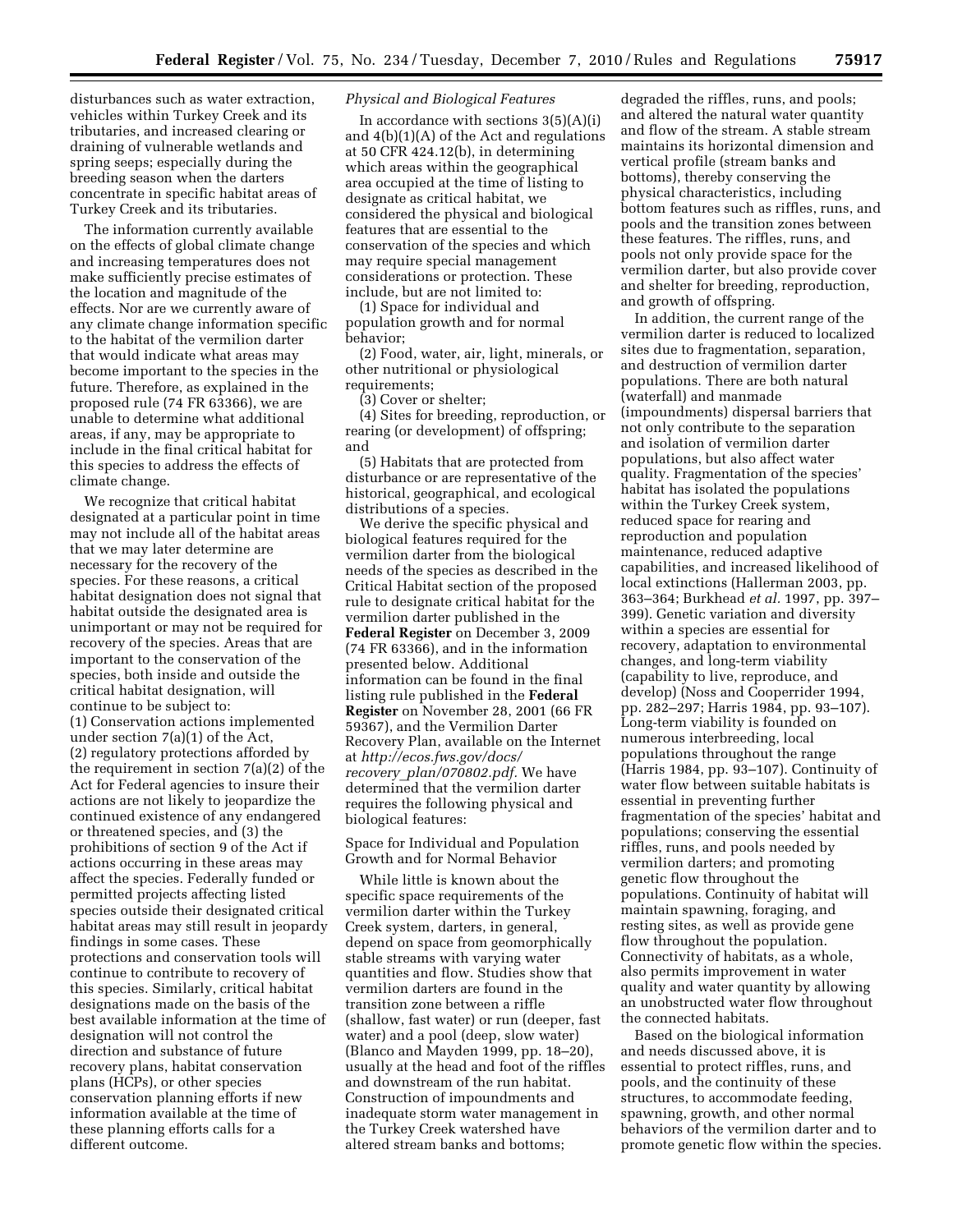Food, Water, Air, Light, Minerals, or Other Nutritional or Physiological Requirements

## Water Quantity and Flow

Much of the cool, clean water provided to the Turkey Creek main stem comes from consistent and steady groundwater sources (springs) that contribute to the flow and water quantity in the tributaries (Beaver Creek, Dry Creek, Dry Branch, and the unnamed tributary to Beaver Creek). Flowing water provides a means for transporting nutrients and food items, moderating water temperatures and dissolved oxygen levels, and diluting nonpoint- and point-source pollution. Impoundments within Turkey and Dry Creeks not only serve as dispersal barriers but also have altered stream flows from natural conditions. Without clean water sources, water quality and water quantity would be considerably lower and would significantly impair the normal life stages and behavior of the vermilion darter.

Favorable water quantity is an average daily discharge of over 50 cubic feet per second within the Turkey Creek main stem (U.S. Geological Survey 2009, compiled from average annual statistics), inclusive of both surface runoff and groundwater sources (springs and seepages) and exclusive of flushing flows. However, the favorable upper limit for the average daily discharge is not known. Along with this average daily discharge, both minimum and flushing flows are necessary within the tributaries to maintain all life stages and to remove fine sediments and dilute other pollutants (Drennen pers. obs., February 2009a; Instream Flow Council 2004, pp. 103–104, 375; Gilbert *et al.*  eds. 1994, pp. 505–522; Moffett and Moser 1978, pp. 20–21). These flows are supplemented by groundwater and contribute to the overall streamcleansing effect by adding to the total flow of high-quality water. This, in turn, helps in maintenance of stream banks and bottoms, essential for normal life stages and behavior of the vermilion darter. However, excessive stormwater flow can alter the geomorphology of the existing stream by disturbing bottom substrate and banksides along with dislodging vegetation.

### Water Quality

Factors that can potentially alter water quality are decreases in water quantity through droughts and periods of low seasonal flow, precipitation events, nonpoint-source runoff, human activities within the watershed, random spills, and unregulated stormwater discharge events (Instream Flow

Council 2004, pp. 29–50). These factors are particularly harmful during drought conditions when flows are depressed and pollutants are concentrated. Impoundments also affect water quality by reducing water flow, altering temperatures, and concentrating pollutants (Blanco and Mayden 1999, pp. 5–6, 36). Nonpoint-source pollution and alteration of flow regimes are primary threats to the vermilion darter in the Turkey Creek watershed.

Aquatic life, including fish, requires acceptable levels of dissolved oxygen. The type of organism and its life stage determine the level of oxygen required. Generally, among fish, the young life forms are the most sensitive. The amount of dissolved oxygen that is present in the water (the saturation level) depends upon water temperature. As the water temperature increases, the saturated dissolved oxygen level decreases. The more oxygen there is in the water, the greater the assimilative capacity (ability to consume organic wastes with minimal impact) of that water; lower water flows have a reduced assimilative capacity (Pitt 2000, pp. 6–7). Low-flow conditions affect the chemical environment occupied by the fish, and extended low-flow conditions coupled with higher pollutant levels would likely result in behavior changes within all life stages, but could be particularly detrimental to early life stages (*e.g.,* embryo, larvae, and juvenile).

Optimal water quality lacks harmful levels of pollutants such as inorganic contaminants like copper, arsenic, mercury, and cadmium; organic contaminants such as human and animal waste products; endocrinedisrupting chemicals; pesticides; nitrogen, potassium, and phosphorous fertilizers; and petroleum distillates. Sediment is the most abundant pollutant produced in the Mobile River Basin (Alabama Department of Environmental Management 1996, pp.13–15). Siltation (excess sediments suspended or deposited in a stream) contributes to turbidity of the water and has been shown to reduce photosynthesis in aquatic plants, suffocate aquatic insects, smother fish eggs, clog fish gills, and fill in essential interstitial spaces (spaces between stream substrates) used by aquatic organisms for spawning and foraging; therefore, siltation negatively impacts fish growth, physiology, behavior, reproduction, and survival. Eutrophication (excessive nutrients present, such as nitrogen and phosphorous) promotes heavy algal growth that covers and eliminates clean rock or gravel habitats necessary for

vermilion darter feeding and spawning. High conductivity values are an indicator of hardness and alkalinity and may denote water nitrification (Hackney *et al.* 1992, pp.199–203). Generally, early life stages of fishes are less tolerant of environmental contamination than adults or juveniles (Little *et al.* 1993, p. 67).

Adequate water quality and good to optimal water quantity are necessary to dilute impacts from storm water and other non-natural effluents. Harmful levels of pollutants impair critical behavior functions in fish and are reflected in population-level responses (reduced population size, biomass, year class success, etc.). Adequate water quantity and flow and good to optimal water quality are also essential for normal behavior, growth, and viability during all life stages. However, excessive water quantity as stormwater runoff may destabilize and move bottom and bankside substrates as well as increase instream sedimentation and decrease water quantity in general.

The vermilion darter requires relatively clean, cool, flowing water within the Turkey Creek main stem and tributaries. The Clean Water Act (33 U.S.C. 1251 *et seq.*), Water Quality Act (Pub. L. 100–4), and Alabama Water Pollution Control Act (Ala. Code § 22– 22–1) establish guidelines for water usage and standards of quality for the State's waters necessary to preserve and protect aquatic life. Essential water quality attributes for darters and other fish species in fast to middle water flow streams include: dissolved oxygen levels greater than 6 parts per million (ppm), temperatures between 7 and 26.7  $\overline{°C}$ elsius (C) (45 and 80  $\overline{°F}$ ahrenheit (F)) with spring egg incubation temperatures from 12.2 to 18.3  $^{\circ}$ C (54 to 65  $^{\circ}$ F), a specific conductance (ability of water to conduct an electric current, based on dissolved solids in the water) of less than approximately 225 micro Siemens per centimeter at 26.7 °C (80 °F), and low concentrations of free or suspended solids (organic and inorganic sediments) less than 10 Nephelometric Turbidity Units (NTU; units used to measure sediment discharge) and 15 mg/L Total Suspended Solids (TSS; measured as mg/L of sediment in water) (Teels *et al.*  1975, pp. 8–9; Ultschet *et al.* 1978, pp. 99–101; Ingersoll *et al.* 1984, pp. 131– 138; Kundell and Rasmussen 1995, pp. 211–212; Henley *et al.* 2000, pp. 125– 139; Meyer and Sutherland 2005, pp. 43–64).

### Food

The vermilion darter is a benthic (bottom) insectivore consuming larval chironomids (midges), tipulids (crane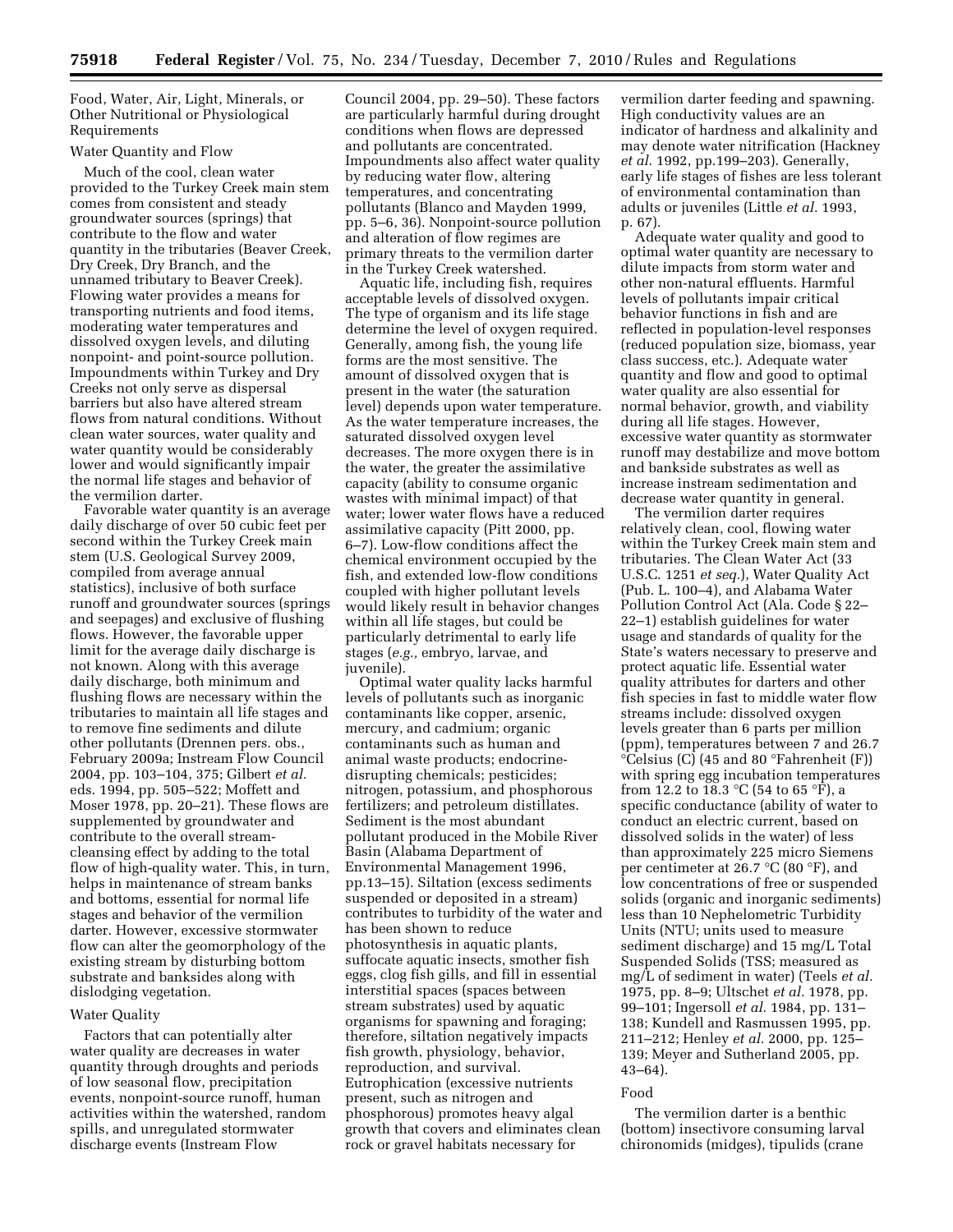flies), and hydropsychids (caddisflies), along with occasional microcrustaceans (Boschung and Mayden 2004, p. 520; Khudamrongsawat *et al.* 2005, p. 472). Caddisflies and crane flies are pollutionsensitive organisms found in good to fair water quality (Auburn University 1993, p. 53). Variation in instream flow maintains the stream bottom where food for the vermilion darter is found, transports these organisms, and provides oxygen and other attributes to various invertebrate life stages. Sedimentation has been shown to wear away and suffocate periphyton (organisms that live attached to objects underwater) and disrupt aquatic insect communities (Waters 1995, pp. 53–86; Knight and Welch 2001, pp. 132–135). In addition, eutrophication promotes heavy algal growth that covers and eliminates the clean rock or gravel habitats necessary for vermilion darter feeding and spawning. A decrease in water quality and instream flow will correspondingly decrease the major food species for the vermilion darter. Excessive water quantity as stormwater runoff may destabilize and move bottom and bankside substrates as well as increase instream sedimentation and decrease water quantity in general. Thus, food availability for the vermilion darter is affected by instream flow and water quality.

Based on the biological information and needs discussed above, we believe it is essential that vermilion darter habitat consist of unaltered, connected, stable streams to maintain flow, prevent sedimentation, and promote good water quality absent harmful pollutants.

Cover or Shelter (Sites for Breeding, Reproduction or Rearing)

Vermilion darters depend on specific bottom substrates for normal and robust life processes such as spawning, rearing, protection of young during life stages, protection of adults when threatened, foraging, and feeding. These bottom substrates are dominated by fine gravel, along with some sand, coarse gravel, cobble, and bedrock (Blanco and Mayden 1999, pp. 24–26; Drennen pers. obs., February 2009b). The vermilion darter prefers small-sized gravel for spawning substrates (Blanchard and Stiles 2005, pp. 1–12). Occasionally, there are also small sticks and limbs on the bottom substrate and within the water column (Stiles pers. comm., September 1999; Drennen pers. obs., May 2007).

Excessive fine sediments of small sands, silt, and clay may embed in the larger substrates, filling in interstitial spaces between these structures. Loss of these interstitial areas removes

spawning and rearing areas, foraging and feeding sites, and escape and protection localities (Sylte and Fischenich 2002, pp. 1–25). In addition, dense, filamentous algae growth on the substrates may restrict or eliminate the usefulness of the interstitial spaces by the vermilion darter. Excessive fine sediment can also impact aquatic vegetation by reducing sunlight due to turbid water or by covering the vegetation with fine silt. Aquatic vegetation is likely also used by vermilion darters as a spawning substrate (Kuhajda pers. comm., May 2007).

Geomorphic instability within the streambed and along the banks from high stormwater flow results in scouring and erosion of these areas, leading to sedimentation and loss of vegetation and substrate for shelter and cover for vermilion darters, their eggs, and their young. This fine sediment deposition also reduces the area available for food sources, such as macroinvertebrates and periphyton (Tullos 2005, pp. 80–81).

Thus, based on the biological information and needs above, essential vermilion darter habitat consists of stable streams with a stream flow sufficient to remove sediment and eliminate the filling in of interstitial spaces and substrate to accommodate spawning, rearing, protection of young, protection of adults when threatened, foraging, and feeding.

## Primary Constituent Elements for Vermilion Darter

Under the Act and its implementing regulations, we are required to identify the physical and biological features essential to the conservation of the vermilion darter in areas occupied at the time of listing, focusing on the features' primary constituent elements. We consider primary constituent elements to be the elements of physical and biological features that, when laid out in the appropriate quantity and spatial arrangement to provide for a species' life-history processes, are essential to the conservation of the species. Areas designated as critical habitat for vermilion darter contain only occupied areas within the species' historical geographic range, and contain sufficient primary constituent elements to support at least one life-history process.

Based on our current knowledge of the life history, biology, and ecology of vermilion darter and the requirements of the habitat to sustain the life-history processes of the species, we determined that the primary constituent elements specific to vermilion darter are:

*Primary Constituent Element 1.*  Geomorphically stable stream bottoms and banks (stable horizontal dimension and vertical profile) in order to maintain the bottom features (riffles, runs, and pools) and transition zones between bottom features, to promote connectivity between spawning, foraging, and resting sites, and to maintain gene flow throughout the species' range.

*Primary Constituent Element 2.*  Instream flow regime with an average daily discharge over 50 cubic feet per second, inclusive of both surface runoff and groundwater sources (springs and seepages) and exclusive of flushing flows.

*Primary Constituent Element 3.* Water quality with temperature not exceeding 26.7 °C (80 °F), dissolved oxygen 6.0 milligrams or greater per liter, turbidity of an average monthly reading of 10 NTUs and 15mg/l TSS or less; and a specific conductance of no greater than 225 micro Siemens per centimeter at 26.7 °C (80 °F).

*Primary Constituent Element 4.* Stable bottom substrates consisting of fine gravel with coarse gravel or cobble, or bedrock with sand and gravel, with low amounts of fine sand and sediments within the interstitial spaces of the substrates along with adequate aquatic vegetation.

With this designation of critical habitat, we intend to identify the physical and biological features essential to the conservation of the species, through the identification of the appropriate quantity and spatial arrangement of the primary constituent elements sufficient to support the lifehistory processes of the species. Each of the areas identified as critical habitat in this rule contains sufficient primary constituent elements to provide for one or more of the life-history processes of the vermilion darter.

## *Criteria Used To Identify Final Critical Habitat*

As required by section 4(b)(1)(A) of the Act, we used the best scientific and commercial data available to designate critical habitat. We reviewed available information pertaining to the habitat requirements of this species. In accordance with the Act and its implementing regulation at 50 CFR 424.12(e), we considered whether designating additional areas—outside those currently occupied as well as those occupied at the time of listing are necessary to ensure the conservation of the species. We are designating all stream reaches in occupied habitat as critical habitat. We have defined "occupied habitat" as those stream reaches occupied at the time of listing, all of which are still known as of the publication date of this rulemaking to be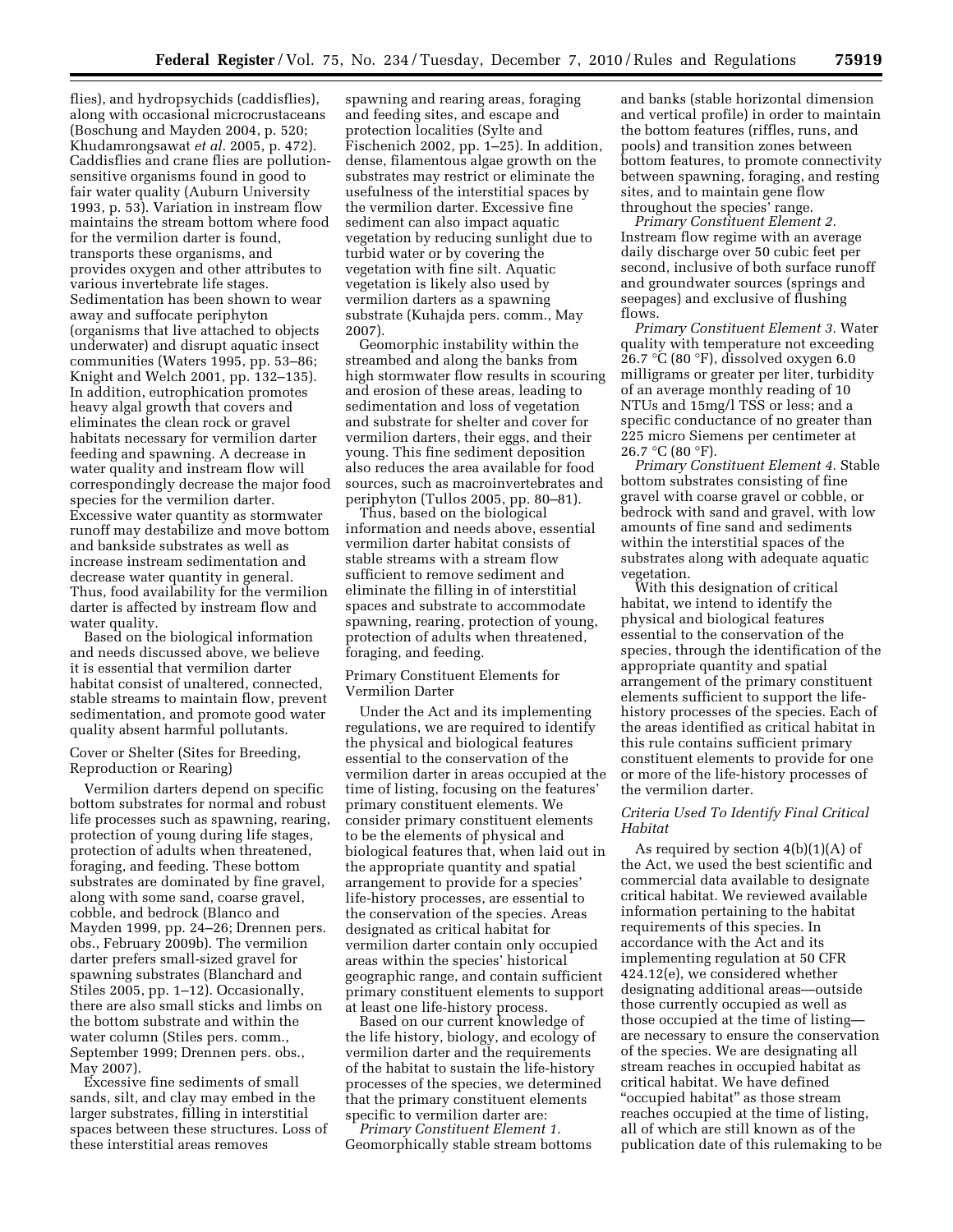occupied by the vermilion darter; these stream reaches comprise the entire known range of the vermilion darter. We are not designating any areas outside the known range of the species because the historical range of the vermilion darter, beyond currently occupied areas, is unknown, and dispersal beyond the current range is not likely due to dispersal barriers.

We used information from surveys and reports prepared by the Alabama Department of Conservation and Natural Resources, Alabama Geological Survey, Samford University, University of Alabama, and the Service to identify the specific locations occupied by the vermilion darter. Currently, occupied habitat for the species is limited and isolated. The species is currently located within the upper mainstem reaches of Turkey Creek and four tributaries: unnamed tributary to Beaver Creek, Beaver Creek, Dry Creek, and Dry Branch in Pinson, Jefferson County, Alabama (Blanco and Mayden 1999, pp.18–20; Drennen pers. obs. March 2008).

Following the identification of the specific locations occupied by the vermilion darter, we determined the appropriate length of stream segments to designate by identifying the upstream and downstream limits of these occupied sections necessary for the conservation of the vermilion darter. Populations of vermilion darters are isolated due to dispersal barriers. Accordingly, we set the upstream and downstream limits of each critical habitat unit by identifying landmarks (bridges, confluences, road crossings, and dams) above and below the upperand lower-most reported locations of the vermilion darter in each stream reach to ensure incorporation of all potential sites of occurrence. These stream reaches were then digitized using 7.5minute topographic maps and ARCGIS to produce the critical habitat map.

The five final critical habitat units contain physical and biological features with one or more of the primary constituent elements in the appropriate quantity and spatial arrangement for the features to support multiple life processes for the vermilion darter and to be essential to the conservation of this species.

When identifying final critical habitat boundaries, we make every effort to avoid including developed areas such as lands covered by buildings, pavement, and other structures because such lands usually lack primary constituent elements for endangered or threatened species. Areas identified as critical habitat for the vermilion darter below include only stream channels within the ordinary high-water line and do not contain any developed areas or structures.

## *Special Management Considerations or Protections*

When designating critical habitat, we assess whether the specific areas within the geographical area occupied by the species at the time of listing contain the features that are essential to the conservation of the species and which may require special management considerations or protection.

The five units we are designating as critical habitat will require some level of management to address the current and future threats to the physical and biological features essential to the conservation of the species. None of the final critical habitat units are presently under special management or protection provided by a legally operative plan or agreement for the conservation of the vermilion darter. Various activities in or adjacent to the critical habitat units described in this final rule may affect

one or more of the physical and biological features. For example, features in the final critical habitat designation may require special management due to threats posed by the following activities or disturbances: urbanization activities and inadequate stormwater management (such as stream channel modification for flood control or gravel extraction) that could cause an increase in bank erosion; significant changes in the existing flow regime within the streams due to water diversion or withdrawal; significant alteration of water quality; significant alteration in the quantity of groundwater and alteration of spring discharge sites; significant changes in stream bed material composition and quality due to construction projects and maintenance activities; off-road vehicle use; sewer, gas, and water easements; bridge construction; culvert and pipe installation; stormwater management; and other watershed and floodplain disturbances that release sediments or nutrients into the water. Other activities that may affect physical and biological features in the final critical habitat units include those listed in the Effects of Critical Habitat Designation section below.

### **Final Critical Habitat Designation**

We are designating 5 units, totaling approximately 21.2 stream km (13.1 stream mi), as critical habitat for the vermilion darter. The critical habitat units described below constitute our best assessment of areas that currently meet the definition of critical habitat for the vermilion darter. Table 1 identifies the final units for the species, the occupancy of the units, the final extent of critical habitat for the vermilion darter, and ownership of the final designated areas.

TABLE 1—OCCUPANCY AND OWNERSHIP OF THE FINAL CRITICAL HABITAT UNITS FOR THE VERMILION DARTER

| Unit  | Location | Occupied | Private owner-<br>ship stream<br>kilometers<br>(miles) | State, county,<br>city ownership<br>stream kilo-<br>meters<br>(miles) | Total          |
|-------|----------|----------|--------------------------------------------------------|-----------------------------------------------------------------------|----------------|
|       |          |          | 14.9<br>(9.2)                                          | 0.3<br>(0.2)                                                          | 15.2<br>(9.4)  |
|       |          |          | 0.7                                                    |                                                                       | 0.7            |
|       |          |          | (0.4)                                                  |                                                                       | (0.4)          |
|       |          | Yes      | 0.9                                                    | 0.1                                                                   | 1.0            |
|       |          |          | (0.6)                                                  | (< 0.1)                                                               | (0.6)          |
| 4     |          |          | 0.6                                                    |                                                                       | 0.6            |
|       |          |          | (0.4)                                                  |                                                                       | (0.4)          |
|       |          |          | 3.3                                                    | 0.4                                                                   | 3.7            |
|       |          |          | (2.0)                                                  | (0.2)                                                                 | (2.2)          |
| Total |          |          | 20.4<br>(12.6)                                         | 0.8<br>(0.5)                                                          | 21.2<br>(13.1) |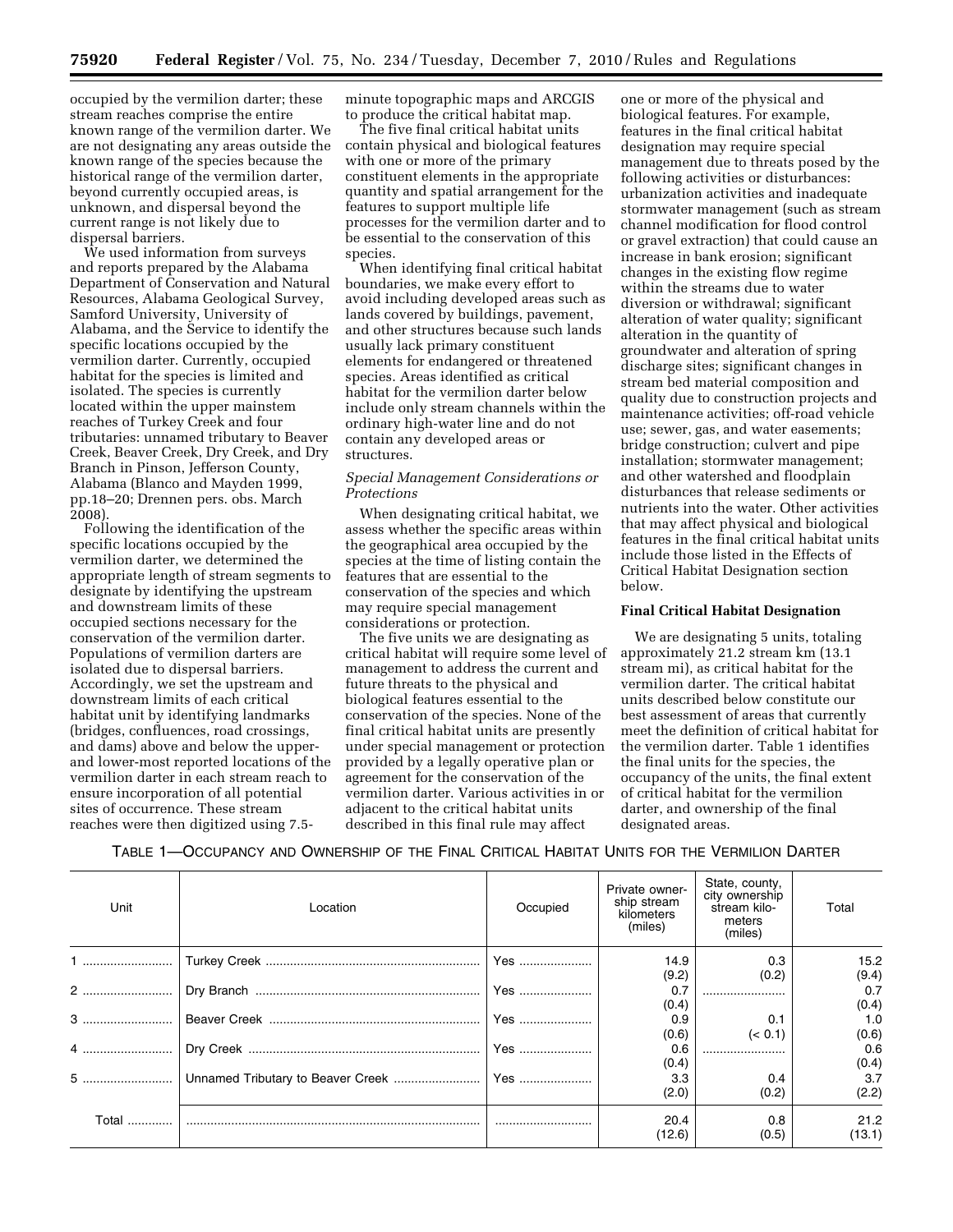We present brief descriptions of each unit and reasons why they meet the definition of critical habitat below. The final critical habitat units include the stream channels of the creek and tributaries within the ordinary highwater line. As defined in 33 CFR 329.11, the ordinary high-water line on nontidal rivers is the line on the shore established by the fluctuations of water and indicated by physical characteristics such as a clear, natural water line impressed on the bank; shelving; changes in the character of soil; destruction of terrestrial vegetation; the presence of litter and debris; or other appropriate means that consider the characteristics of the surrounding areas. In Alabama, for nonnavigable waterways, the riparian landowner owns the stream to the middle of the channel.

For each stream reach of final critical habitat, the upstream and downstream boundaries are described generally below; more precise descriptions are provided in the Regulation Promulgation section at the end of this final rule.

*Unit 1: Turkey Creek, Jefferson County, Alabama:* 

Unit 1 includes 15.2 km (9.4 mi) in Turkey Creek from Shadow Lake Dam downstream to the Section 13/14 (T15S, R2W) line, as taken from the U.S. Geological Survey 7.5-minute topographical map (Pinson quadrangle).

Approximately 14.9 km (9.2 mi), or 98 percent of this area is privately owned. The remaining 0.3 km (0.2 mi), or 2 percent is publicly owned by the City of Pinson or Jefferson County in the form of bridge crossings and road easements.

Turkey Creek supports the most abundant and robust populations of the vermilion darter in the watershed. Populations of vermilion darters are small and isolated within specific habitat sites of Turkey Creek from Shadow Lake dam downstream to the old strip mine pools (13/14 S T15S R2W section line, as taken from the U.S. Geological Survey 7.5-minute topographical map (Pinson quadrangle)). We consider the entire reach of Turkey Creek that composes Unit 1 to be occupied.

One of the three known spawning sites for the species (Stiles, pers. comm. 1999) is located within the confluence of Turkey Creek and Tapawingo Spring run (Primary Constituent Element 4). In addition, Turkey Creek provides the most darter habitat for the vermilion darters with an abundance of pools, riffles, and runs (Primary Constituent Element 1). These geomorphic structures provide the species with spawning, foraging, and resting areas

(Primary Constituent Elements 1 and 4), along with good water quality, quantity, and flow, which support the normal life stages and behavior of the vermilion darter and the species' prey sources (Primary Constituent Elements 2 and 3).

There are five impoundments in Turkey Creek (Blanco and Mayden 1999, pp. 5–6, 36, 63) limiting the connectivity of the range and expansion of the species into other units and posing a risk of extinction to the species due to changes in flow regime, habitat, water quality, water quantity, and stochastic events such as drought. These impoundments accumulate nutrients and undesirable fish species that could propose threats to vermilion darters and the species' habitat. Other threats to the vermilion darter and its habitat in Turkey Creek which may require special management and protection of primary constituent elements include the potential of: urbanization activities (such as channel modification for flood control, inadequate stormwater management, or gravel extraction) that could result in increased bank erosion; significant changes in the existing flow regime due to water diversion or water withdrawal; significant alteration of water quality; and significant changes in stream bed material composition and quality as a result of construction projects and maintenance activities; offroad vehicle use; sewer, gas, and water easements; bridge construction; culvert and pipe installation; and other watershed and floodplain disturbances that release sediments or nutrients into the water.

*Unit 2: Dry Branch, Jefferson County, Alabama:* 

Unit 2 includes 0.7 km (0.4 mi) of Dry Branch from the bridge at Glenbrook Road downstream to the confluence with Beaver Creek.

Most of the 0.7 km (0.4 mi) or close to 100 percent of this area is privately owned. Less than 1 percent of the area is publicly owned by the City of Pinson or Jefferson County in the form of bridge crossings and road easements.

Dry Branch provides supplemental water quantity to Turkey Creek proper (Unit 1) and provides connectivity to additional bottom substrate habitat and possible spawning sites (Primary Constituent Elements 1, 3, and 4). One of the three known spawning sites for the species is located within the confluence of this reach (Primary Constituent Element 1 and 4) and Beaver Creek (Stiles, pers. comm. 2009).

Threats to the vermilion darter and its habitat at Dry Branch which may require special management and protection of Primary Constituent Elements 1, 3, and 4 include the

potential of: urbanization activities (such as channel modification for flood control, inadequate stormwater management, construction of impoundments, and gravel extraction) that could result in increased bank erosion; significant changes in the existing flow regime due to construction of impoundments, water diversion, or water withdrawal; significant alteration of water quality; and significant changes in stream bed material composition and quality as a result of construction projects and maintenance activities; offroad vehicle use; sewer, gas, and water easements; bridge construction; culvert and pipe installation; and other watershed and floodplain disturbances that release sediments or nutrients into the water.

*Unit 3: Beaver Creek, Jefferson County, Alabama:* 

Unit 3 includes 1.0 km (0.6 mi) of Beaver Creek from the confluence with the unnamed tributary to Beaver Creek and Dry Branch downstream to the confluence with Turkey Creek.

Almost 0.9 km (0.6 mi), or 94 percent of this area, is privately owned. The remaining 0.1 km (under 0.1 mi), or 6 percent is publicly owned by the City of Pinson or Jefferson County in the form of bridge crossings and road easements.

Beaver Creek supports populations of vermilion darters, and provides supplemental water quantity to Turkey Creek proper (Primary Constituent Elements 1 and 2). The reach also contains adequate bottom substrate for vermilion darters to use in spawning, foraging, and other life processes (Primary Constituent Element 4). Beaver Creek makes available additional habitat and spawning sites, and offers connectivity with other vermilion darter populations within Turkey Creek, Dry Branch, and the unnamed tributary to Beaver Creek (Primary Constituent Elements 1 and 4).

Threats to the vermilion darter and its habitat at Beaver Creek which may require special management of Primary Constituent Elements 1, 2, and 4 include the potential of: urbanization activities (such as channel modification for flood control, construction of impoundments, gravel extraction) that could result in increased bank erosion; significant changes in the existing flow regime due to inadequate stormwater management, water diversion, or water withdrawal; significant alteration of water quality; and significant changes in stream bed material composition and quality as a result of construction projects and maintenance activities; off-road vehicle use; sewer, gas, and water easements; bridge construction; culvert and pipe installation; and other watershed and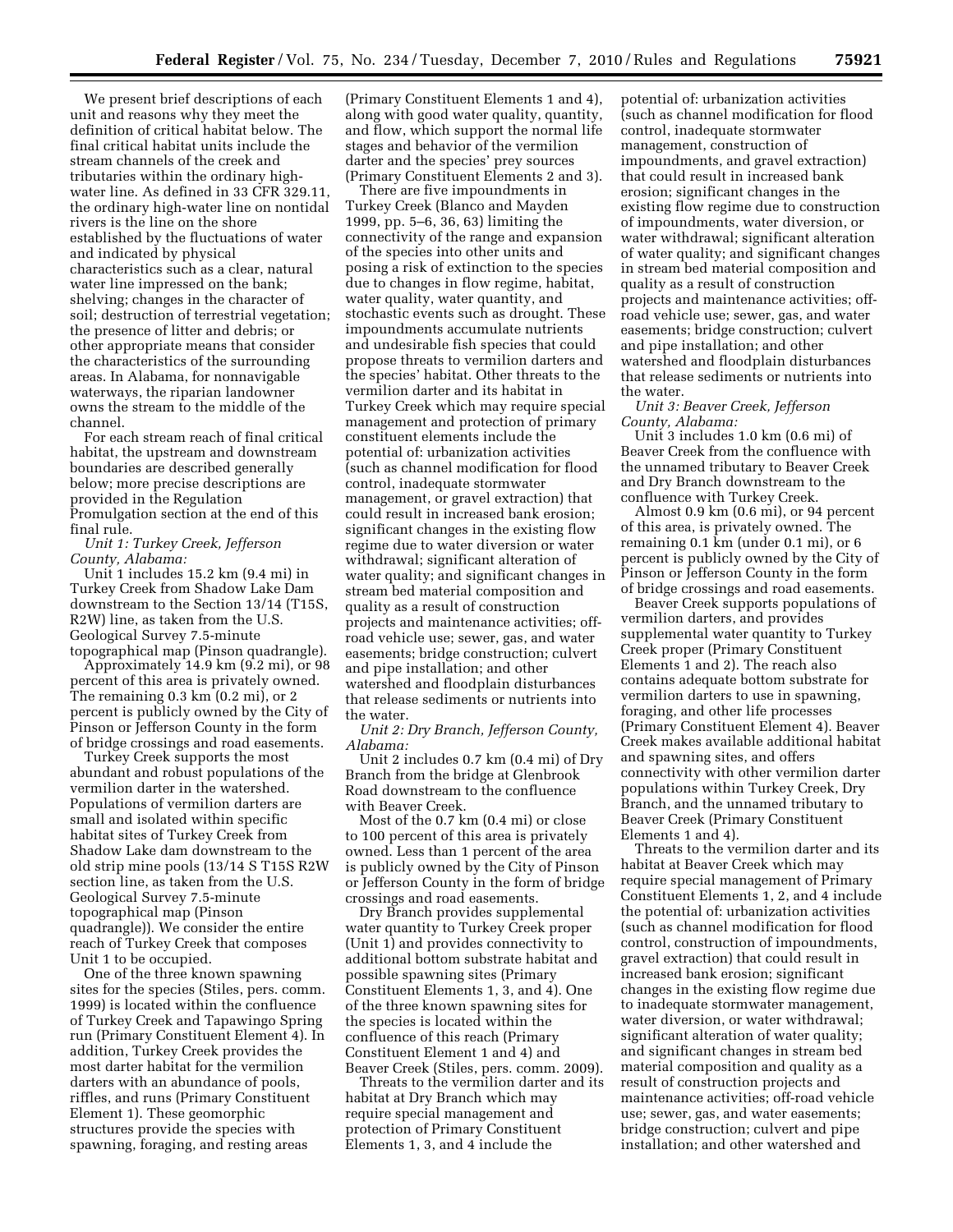floodplain disturbances that release sediments or nutrients into the water. *Unit 4: Dry Creek, Jefferson County, Alabama:* 

Unit 4 includes 0.6 km (0.4 mi) of Dry Creek from Innsbrook Road downstream to the confluence with Turkey Creek.

One hundred percent of this area, is privately owned.

Dry Creek supports populations of vermilion darters and provides supplemental water quantity to Turkey Creek proper (Primary Constituent Elements 1 and 2). The reach also contains adequate bottom substrate for vermilion darters to use in spawning, foraging, and other life processes (Primary Constituent Element 4). Dry Creek makes available additional habitat and spawning sites, and offers connectivity with vermilion darter populations in Turkey Creek (Primary Constituent Element 1).

There are two impoundments in Dry Creek (Blanco and Mayden 1999, pp. 56, 62) which limit the range and expansion of the species within the unit and increases the risk of extinction due to changes in flow regime, habitat or water quality, water quantity, and stochastic events such as drought. These impoundments amass nutrients and undesirable fish species that could propose threats to vermilion darters and to its habitat. Threats that may require special management and protection of primary constituent elements include: urbanization activities (such as channel modification for flood control and gravel extraction) that could result in increased bank erosion; significant changes in the existing flow regime due to inadequate stormwater management and impoundment construction, water diversion, or water withdrawal; significant alteration of water quality; and significant changes in stream bed material composition and quality as a result of construction projects and maintenance activities, off-road vehicle use, sewer, gas and water easements, bridge construction, culvert and pipe installation, and other watershed and floodplain disturbances that release sediments or nutrients into the water.

*Unit 5: Unnamed Tributary to Beaver Creek, Jefferson County, Alabama:* 

Unit 5 includes 3.7 km (2.3 mi) of the unnamed tributary of Beaver Creek from the Section  $\frac{1}{2}$  (T16S, R2W) line, as taken from the U.S. Geological Survey 7.5-minute topographical map (Pinson quadrangle), downstream to its confluence with Beaver Creek.

Almost 3.3 km (2.1 mi), or 89 percent of this area, is privately owned. The remaining 0.4 km (0.2 mi), or 11 percent, is publicly owned by the City of Pinson or Jefferson County in the

form of bridge crossings and road easements.

The unnamed tributary to Beaver Creek supports populations of vermilion darters and provides supplemental water quantity to Turkey Creek proper (Primary Constituent Elements 1 and 2). The unnamed tributary to Beaver Creek has been intensely geomorphically changed by man over the last 100 years. The majority of this reach has been channelized for flood control, as it runs parallel to Highway 79. There are several bridge crossings, and the reach has a history of industrial uses along the bank. However, owing to the groundwater effluent that constantly supplies this reach with clean and flowing water (Primary Constituent Elements 2 and 3), the reach has been able to support significant aquatic vegetation and a population of vermilion darters at several locations. One of the three known spawning sites for the species is located within this reach (Primary Constituent Element 4) (Kuhajda, pers. comm. May 2007).

The headwaters of the unnamed tributary to Beaver Creek is characterized by natural flows that are attributed to an abundance of spring groundwater discharges contributing adequate water quality, water quantity, and substrates (Primary Constituent Elements 1, 2, and 3). Increasing the connectivity of the vermilion darter populations (Primary Constituent Element 1) into the upper reaches of this tributary is an essential conservation requirement as it would expand the range and decrease the vulnerability of these populations to stochastic threats.

Threats to the vermilion darter and its habitat which may require special management and protection of primary constituent elements are: urbanization activities (such as channel modification for flood control, and gravel extraction) that could result in increased bank erosion; significant changes in the existing flow regime due to inadequate stormwater management and impoundment construction, water diversion, or water withdrawal; significant alteration of water quality; and significant changes in stream bed material composition and quality as a result of construction projects and maintenance activities; off-road vehicle use; sewer, gas, and water easements; bridge construction; culvert and pipe installation; and other watershed and floodplain disturbances that release sediments or nutrients into the water.

#### **Effects of Critical Habitat Designation**

## *Section 7 Consultation*

Section 7(a)(2) of the Act requires Federal agencies, including the Service, to insure that actions they fund, authorize, or carry out are not likely to destroy or adversely modify critical habitat. Decisions by the Fifth and Ninth Circuits Courts of Appeals have invalidated our definition of ''destruction or adverse modification'' (50 CFR 402.02) (*see Gifford Pinchot Task Force* v. *U.S. Fish and Wildlife Service,* 378 F.3d 1059 (9th Cir. 2004) and *Sierra Club* v. *U.S. Fish and Wildlife Service,* 245 F.3d 434, 442 (5th Cir. 2001)), and we do not rely on this regulatory definition when analyzing whether an action is likely to destroy or adversely modify critical habitat. Under the statutory provisions of the Act, we determine destruction or adverse modification on the basis of whether, with implementation of the final Federal action, the affected critical habitat would continue to serve its intended conservation role for the species.

If a species is listed or critical habitat is designated, section 7(a)(2) of the Act requires Federal agencies to insure that activities they authorize, fund, or carry out are not likely to jeopardize the continued existence of the species or to destroy or adversely modify its critical habitat. If a Federal action may affect a listed species or its critical habitat, the responsible Federal agency (action agency) must enter into consultation with us. As a result of this consultation, we document compliance with the requirements of section 7(a)(2) through our issuance of:

(1) A concurrence letter for Federal actions that may affect, but are not likely to adversely affect, listed species or critical habitat; or

(2) A biological opinion for Federal actions that may affect, or are likely to adversely affect, listed species or critical habitat.

When we issue a biological opinion concluding that a project is likely to jeopardize the continued existence of a listed species or destroy or adversely modify critical habitat, we also provide reasonable and prudent alternatives to the project, if any are identifiable. We define "reasonable and prudent alternatives'' at 50 CFR 402.02 as alternative actions identified during consultation that:

(1) Can be implemented in a manner consistent with the intended purpose of the action;

(2) Can be implemented consistent with the scope of the Federal agency's legal authority and jurisdiction;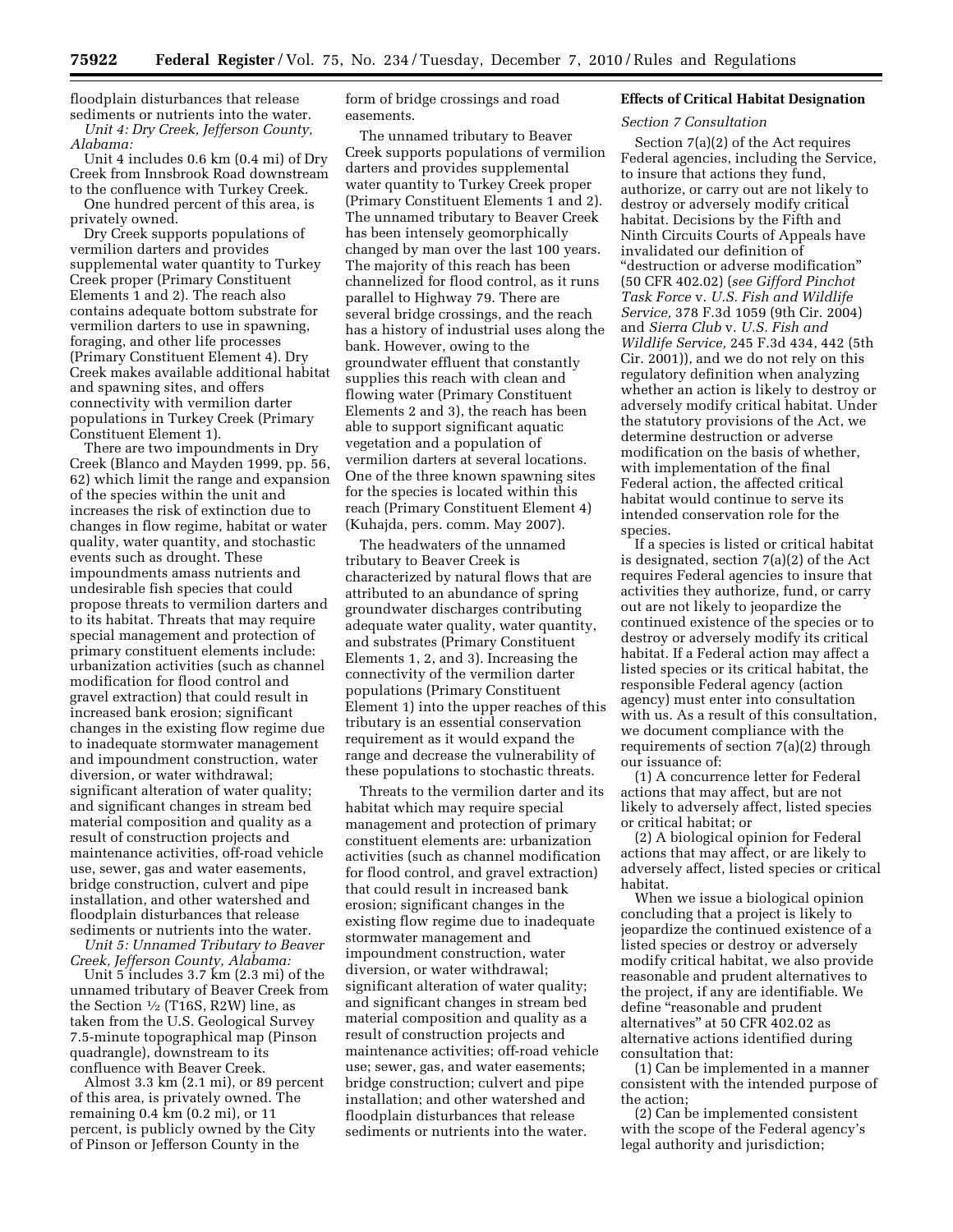(3) Are economically and technologically feasible; and

(4) Would, in the Director's opinion, avoid jeopardizing the continued existence of the listed species or destroying or adversely modifying critical habitat.

Reasonable and prudent alternatives can vary from slight project modifications to extensive redesign or relocation of the project. Costs associated with implementing a reasonable and prudent alternative are similarly variable.

Regulations at 50 CFR 402.16 require Federal agencies to reinitiate consultation on previously reviewed actions in instances where we have listed a new species or subsequently designated critical habitat that may be affected and the Federal agency has retained discretionary involvement or control over the action (or the agency's discretionary involvement or control is authorized by law). Consequently, Federal agencies may sometimes need to request reinitiation of consultation with us on actions for which formal consultation has been completed, if those actions with discretionary involvement or control may affect subsequently listed species or designated critical habitat.

Federal activities that may affect the vermilion darter or its designated critical habitat require section 7 consultation under the Act. Activities on State, tribal, local, or private lands requiring a Federal permit (such as a permit from the U.S. Army Corps of Engineers under section 404 of the Clean Water Act (33 U.S.C. 1251 *et seq.*) or a permit from us under section 10 of the Act) or involving some other Federal action (such as funding from the Federal Highway Administration, Federal Aviation Administration, or the Federal Emergency Management Agency) are subject to the section 7 consultation process. For instance, the Service should be consulted for disturbances to areas both within the final critical habitat units as well as upstream of those areas known to support vermilion darter, including springs and seeps that contribute to the instream flow in the tributaries, especially during times when stream flows are abnormally low (*i.e.,* during droughts). Federal actions not affecting listed species or critical habitat, and actions on State, tribal, local, or private lands that are not federally funded, authorized, or permitted do not require section 7 consultations.

## *Application of the* ''*Adverse Modification*'' *Standard*

The key factor related to the adverse modification determination is whether, with implementation of the proposed Federal action, the affected critical habitat would continue to serve its intended conservation role for the species. Activities that may destroy or adversely modify critical habitat are those that alter the physical and biological features to an extent that appreciably reduces the conservation value of critical habitat for the vermilion darter. As discussed above, the role of critical habitat is to support life-history needs of the species and provide for the conservation of the species.

Section 4(b)(8) of the Act requires us to briefly evaluate and describe, in any proposed or final regulation that designates critical habitat, activities involving a Federal action that may destroy or adversely modify such habitat, or that may be affected by such designation.

Activities that, when carried out, funded, or authorized by a Federal agency, may affect critical habitat and therefore should result in consultation for the vermilion darter include, but are not limited to:

(1) Actions that would alter the geomorphology of the stream habitats. Such activities could include, but are not limited to, inadequate stormwater management, instream excavation or dredging, impoundments, channelization, and discharge of fill materials. These activities could cause aggradation or degradation of the channel bed elevation or significant bank erosion and could result in entrainment or burial of this species, as well as other direct or cumulative adverse effects to this species and its life cycle.

(2) Actions that would significantly alter the existing flow regime. Such activities could include, but are not limited to, inadequate stormwater management, impoundments, water diversion, water withdrawal, and hydropower generation. These activities could eliminate or reduce the habitat necessary for growth and reproduction of the vermilion darter.

(3) Actions that would significantly alter water chemistry or water quality (for example, changes to temperature or pH, introduced contaminants, or excess nutrients). Such activities could include, but are not limited to, inadequate stormwater management, the release of chemicals, biological pollutants, or heated effluents into surface water or connected groundwater at a point source or by dispersed release

(nonpoint source). These activities could alter water conditions that are beyond the tolerances of the species and result in direct or cumulative adverse effects on the species and its life cycle.

(4) Actions that would significantly alter stream bed material composition and quality by increasing sediment deposition or filamentous algal growth. Such activities could include, but are not limited to, inadequate stormwater management; construction projects; road and bridge maintenance activities; livestock grazing; timber harvest; offroad vehicle use; underground gas, sewer, water, and electric lines; and other watershed and floodplain disturbances that release sediments or nutrients into the water. These activities could eliminate or reduce habitats necessary for the growth and reproduction of the species by causing excessive sedimentation and burial of the species or their habitats, or eutrophication leading to excessive filamentous algal growth. Excessive filamentous algal growth can cause extreme decreases in nighttime dissolved oxygen levels through vegetation respiration, and cover the bottom substrates and the interstitial spaces between cobble and gravel.

## **Exemptions**

## *Application of Section 4(a)(3) of the Act*

The Sikes Act Improvement Act of 1997 (Sikes Act) (16 U.S.C. 670a) required each military installation that includes land and water suitable for the conservation and management of natural resources to complete an integrated natural resource management plan (INRMP) by November 17, 2001. An INRMP integrates implementation of the military mission of the installation with stewardship of the natural resources found on the base. Each INRMP includes:

(1) An assessment of the ecological needs on the installation, including the need to provide for the conservation of listed species;

(2) A statement of goals and priorities; (3) A detailed description of

management actions to be implemented to provide for these ecological needs; and

(4) A monitoring and adaptive management plan.

Among other things, each INRMP must, to the extent appropriate and applicable, provide for fish and wildlife management; fish and wildlife habitat enhancement or modification; wetland protection, enhancement, and restoration where necessary to support fish and wildlife; and enforcement of applicable natural resource laws.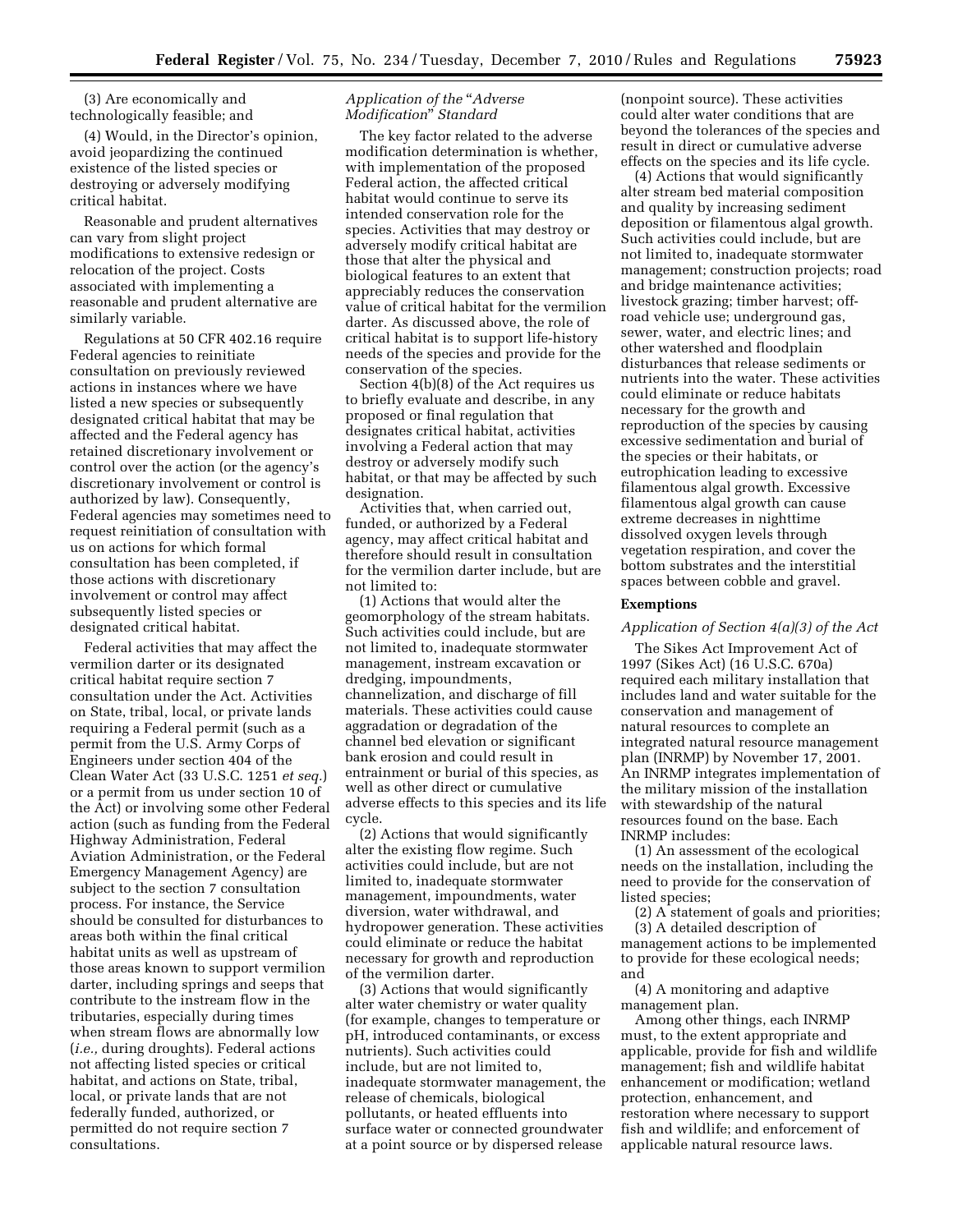The National Defense Authorization Act for Fiscal Year 2004 (Pub. L. 108– 136) amended the Act to limit areas eligible for designation as critical habitat. Specifically, section 4(a)(3)(B)(i) of the Act (16 U.S.C. 1533(a)(3)(B)(i)) now provides: ''The Secretary shall not designate as critical habitat any lands or other geographical areas owned or controlled by the Department of Defense, or designated for its use, that are subject to an integrated natural resources management plan prepared under section 101 of the Sikes Act (16 U.S.C. 670a), if the Secretary determines in writing that such plan provides a benefit to the species for which critical habitat is proposed for designation.''

There are no Department of Defense lands with a completed INRMP within the final critical habitat designation. Therefore, there are no specific lands that meet the criteria for being exempted from the designation of critical habitat under section 4(a)(3) of the Act.

#### **Exclusions**

## *Application of Section 4(b)(2) of the Act*

Section 4(b)(2) of the Act states that the Secretary shall designate or make revisions to critical habitat on the basis of the best available scientific data after taking into consideration the economic impact, national security impact, and any other relevant impact of specifying any particular area as critical habitat. The Secretary may exclude an area from critical habitat if he determines that the benefits of such exclusion outweigh the benefits of specifying such area as part of the critical habitat, unless he determines, based on the best scientific and commercial data available, that the failure to designate such area as critical habitat will result in the extinction of the species concerned. In making that determination, the statute on its face, as well as the legislative history, are clear that the Secretary has broad discretion regarding which factor(s) to use and how much weight to give to any factor.

Under section 4(b)(2) of the Act, we may exclude an area from designated critical habitat based on economic impacts, national security impacts, and any other relevant impacts. In considering whether to exclude a particular area from the designation, we must identify the benefits of including the area in the designation, identify the benefits of excluding the area from the designation, and determine whether the benefits of exclusion outweigh the benefits of inclusion. If based on this analysis, we make this determination; we can exclude the area only if such exclusion would not result in the extinction of the species.

## Exclusions Based on Economic Impacts

Under section 4(b)(2) of the Act, we consider the economic impacts of specifying any particular areas as critical habitat. In order to consider economic impacts, we prepared a draft economic analysis of the proposed critical habitat designation and related factors (RTI International 2010a). The draft analysis (dated June 29, 2010) was made available for public review from June 29, 2010, through July 29, 2010 (75 FR 37350). No comments were received on the draft economic analysis. Following the close of the comment period, a final analysis (dated July 2010) of the potential economic effects of the designation was developed, taking into consideration any new information (RTI International 2010b).

The intent of the final economic analysis (FEA) is to quantify the economic impacts of all potential conservation efforts for the vermilion darter. Some of these costs will likely be incurred regardless of whether we designate critical habitat (baseline). The economic impact of the final critical habitat designation is analyzed by comparing scenarios both ''with critical habitat'' and ''without critical habitat.'' The ''without critical habitat'' scenario represents the baseline for the analysis, considering protections already in place for the species (*e.g.,* under the Federal listing and other Federal, State, and local regulations). The baseline, therefore, represents the costs incurred regardless of whether critical habitat is designated. The "with critical habitat" scenario describes the incremental impacts associated specifically with the designation of critical habitat for the species. The incremental conservation efforts and associated impacts are those not expected to occur absent the designation of critical habitat for the species. In other words, the incremental costs are those attributable solely to the designation of critical habitat above and beyond the baseline costs; these are the costs we consider in the final designation of critical habitat. The analysis looks retrospectively at baseline impacts incurred since the species was listed, and forecasts both baseline and incremental impacts likely to occur with the designation of critical habitat.

The FEA also addresses how potential economic impacts are likely to be distributed, including an assessment of any local or regional impacts of habitat conservation and the potential effects of conservation activities on government agencies, private businesses, and individuals. The FEA measures lost economic efficiency associated with

residential and commercial development and public projects and activities, such as economic impacts on water management and transportation projects, Federal lands, small entities, and the energy industry. Decisionmakers can use this information to assess whether the effects of the designation might unduly burden a particular group or economic sector. Finally, the FEA looks retrospectively at costs that have been incurred since 2001, when the vermilion darter was listed under the Act (66 FR 59367), and considers those costs that may occur in the 25 years following the designation of critical habitat, which was determined to be the appropriate period for analysis because limited planning information was available for most activities to forecast activity levels for projects beyond a 25-year timeframe. The FEA quantifies economic impacts of vermilion darter conservation efforts associated with the following categories of activity: Water management, activities that impact water quality, dredging activities and other impacts (*e.g.,* bridge replacement, management plans, and natural gas pipelines).

Total baseline impacts (costs attributable to listing alone) are estimated to be \$550,000 annually over the next 25 years, assuming a 7 percent discount rate, and the total incremental costs (costs attributable to designation alone) associated with this rule are estimated to be \$39.24 annually over the next 25 years, assuming a 7 percent discount rate (RTI International 2010b).

The critical habitat designation will result in minimal incremental costs because any adverse modification decision would likely be coincident to a jeopardy determination for the same action due to the species' narrow range. Therefore, the only incremental costs are those resulting from the additional administrative costs by the Service and the action agency to include an adverse modification finding within the biological opinion and biological assessment as part of a formal consultation.

Our economic analysis did not identify any disproportionate costs that are likely to result from the designation. Consequently, we have determined not to exert our discretion to exclude any areas from this designation of critical habitat for the vermilion darter based on economic impacts. A copy of the FEA with supporting documents may be obtained by contacting the Mississippi Fish and Wildlife Field Office (*see*  **ADDRESSES**) or by downloading from the Internet at *[http://www.regulations.gov.](http://www.regulations.gov)*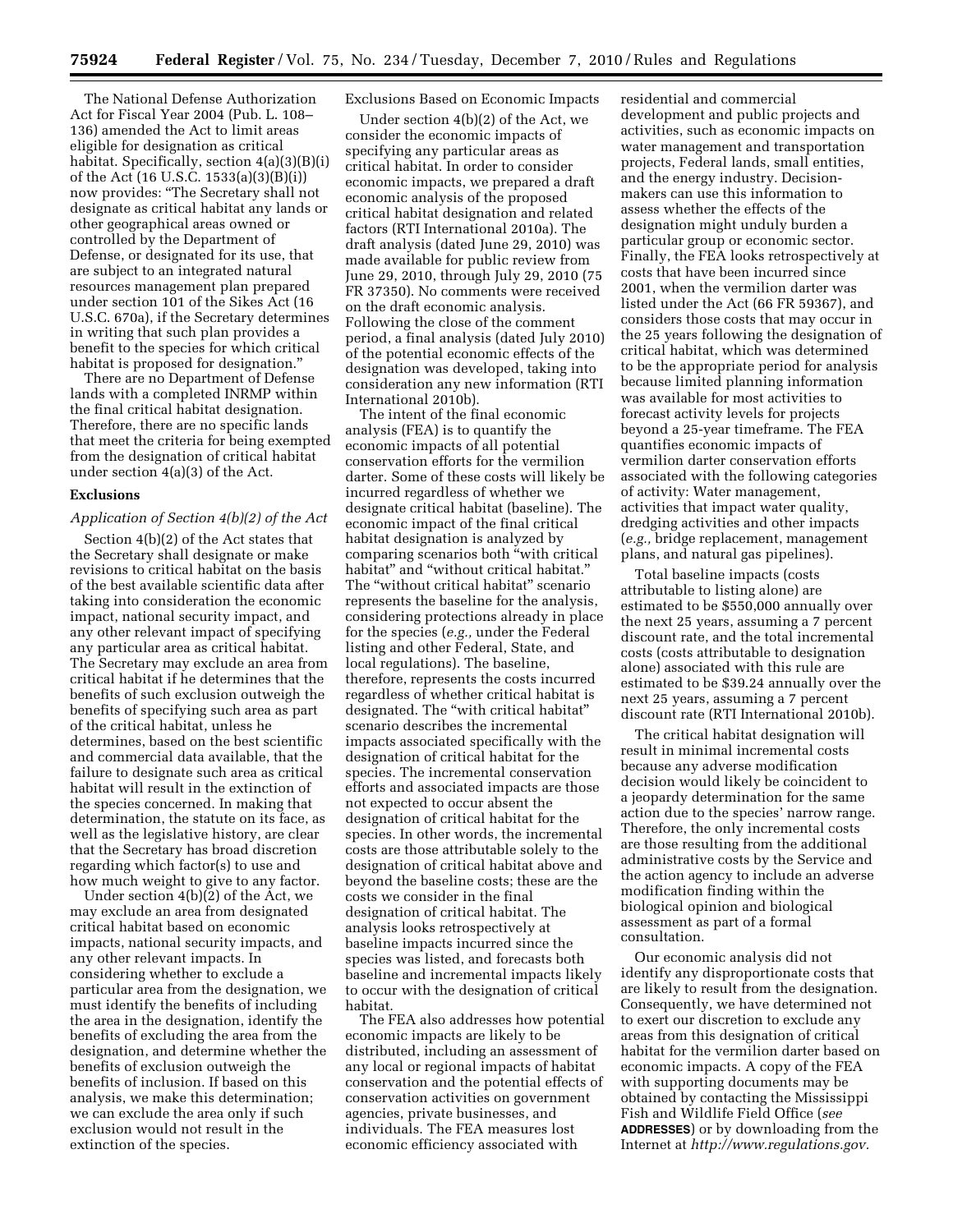Exclusions Based on National Security Impacts

Under section 4(b)(2) of the Act, we consider whether there are lands owned or managed by the Department of Defense where a national security impact might exist. In preparing this final rule, we have determined that the lands within the designation of critical habitat for the vermilion darter are not owned or managed by the Department of Defense, and, therefore, we anticipate no impact to national security. Consequently, we have determined not to exert our discretion to exclude any areas from this final designation based on impacts to national security.

Exclusions Based on Other Relevant Impacts

Under section 4(b)(2) of the Act, we consider any other relevant impacts, in addition to economic impacts and impacts on national security. We consider a number of factors, including whether landowners have developed any HCPs or other management plans for the area, or whether there are conservation partnerships that would be encouraged by designation of, or exclusion of lands from, critical habitat. In addition, we look at any tribal issues, and consider the government-togovernment relationship of the United States with tribal entities. We also consider any social impacts that might occur because of the designation.

In preparing this final rule, we have determined that there are currently no completed HCPs or other management plans for the species, and the final designation does not include any tribal lands or trust resources. We anticipate no impact to tribal lands, partnerships, or management plans from this final critical habitat designation. Consequently, we are not considering any areas for exclusion from this final designation based on other relevant impacts.

#### **Required Determinations**

### *Regulatory Planning and Review— Executive Order 12866*

The Office of Management and Budget (OMB) has determined that this rule is not significant under Executive Order 12866. OMB bases its determination upon the following four criteria:

(1) Whether the rule will have an annual effect of \$100 million or more on the economy or adversely affect an economic sector, productivity, jobs, the environment, or other units of the government.

(2) Whether the rule will create inconsistencies with other Federal agencies' actions.

(3) Whether the rule will materially affect entitlements, grants, user fees, loan programs, or the rights and obligations of their recipients.

(4) Whether the rule raises novel legal or policy issues.

### *Regulatory Flexibility Act (5 U.S.C. 601 et seq.)*

Under the Regulatory Flexibility Act (RFA; 5 U.S.C. 601 *et seq.,* as amended by the Small Business Regulatory Enforcement Fairness Act (SBREFA) of 1996), whenever an agency must publish a notice of rulemaking for any final rule, it must prepare and make available for public comment a regulatory flexibility analysis that describes the effects of the rule on small entities (small businesses, small organizations, and small government jurisdictions). However, no regulatory flexibility analysis is required if the head of the agency certifies the rule will not have a significant economic impact on a substantial number of small entities. The SBREFA amended the RFA to require Federal agencies to provide a statement of the factual basis for certifying that the rule will not have a significant economic impact on a substantial number of small entities. In this final rule, we are certifying that the critical habitat designation for the vermilion darter will not have a significant economic impact on a substantial number of small entities. The following discussion explains our rationale.

According to the Small Business Administration, small entities include small organizations, such as independent nonprofit organizations; small governmental jurisdictions, including school boards and city and town governments that serve fewer than 50,000 residents; as well as small businesses. Small businesses include manufacturing and mining concerns with fewer than 500 employees, wholesale trade entities with fewer than 100 employees, retail and service businesses with less than \$5 million in annual sales, general and heavy construction businesses with less than \$27.5 million in annual business, special trade contractors doing less than \$11.5 million in annual business, and agricultural businesses with annual sales less than \$750,000. To determine if potential economic impacts to these small entities are significant, we consider the types of activities that might trigger regulatory impacts under this rule, as well as the types of project modifications that may result. In general, the term ''significant economic impact'' is meant to apply to a typical

small business firm's business operations.

To determine if the rule could significantly affect a substantial number of small entities, we consider the number of small entities affected within particular types of economic activities (*e.g.,* housing development, grazing, oil and gas production, timber harvesting). We apply the "substantial number" test individually to each industry to determine if certification is appropriate. However, the SBREFA does not explicitly define "substantial number" or ''significant economic impact.'' Consequently, to assess whether a ''substantial number'' of small entities is affected by this designation, this analysis considers the relative number of small entities likely to be impacted in an area. In some circumstances, especially with critical habitat designations of limited extent, we may aggregate across all industries and consider whether the total number of small entities affected is substantial. In estimating the number of small entities potentially affected, we also consider whether their activities have any Federal involvement.

Designation of critical habitat only affects activities authorized, funded, or carried out by Federal agencies. Some kinds of activities are unlikely to have any Federal involvement and so will not be affected by critical habitat designation. In areas where the species is present, Federal agencies already are required to consult with us under section 7 of the Act on activities they authorize, fund, or carry out that may affect the vermilion darter. Federal agencies also must consult with us if their activities may affect critical habitat. Designation of critical habitat, therefore, could result in an additional economic impact on small entities due to the requirement to reinitiate consultation for ongoing Federal activities (*see Application of the*  ''*Adverse Modification Standard*'' section).

In our final economic analysis of the proposed critical habitat designation, we evaluated the potential economic effects on small business entities resulting from conservation actions related to the listing of the vermilion darter and the proposed designation of critical habitat (*see* Section 6 in RTI International 2010b). The analysis is based on the estimated impacts associated with the rulemaking as described in sections 2 through 4 of the analysis, and evaluated the potential economic impacts related to future development, road construction, wastewater treatment, stream alteration, and water withdrawal.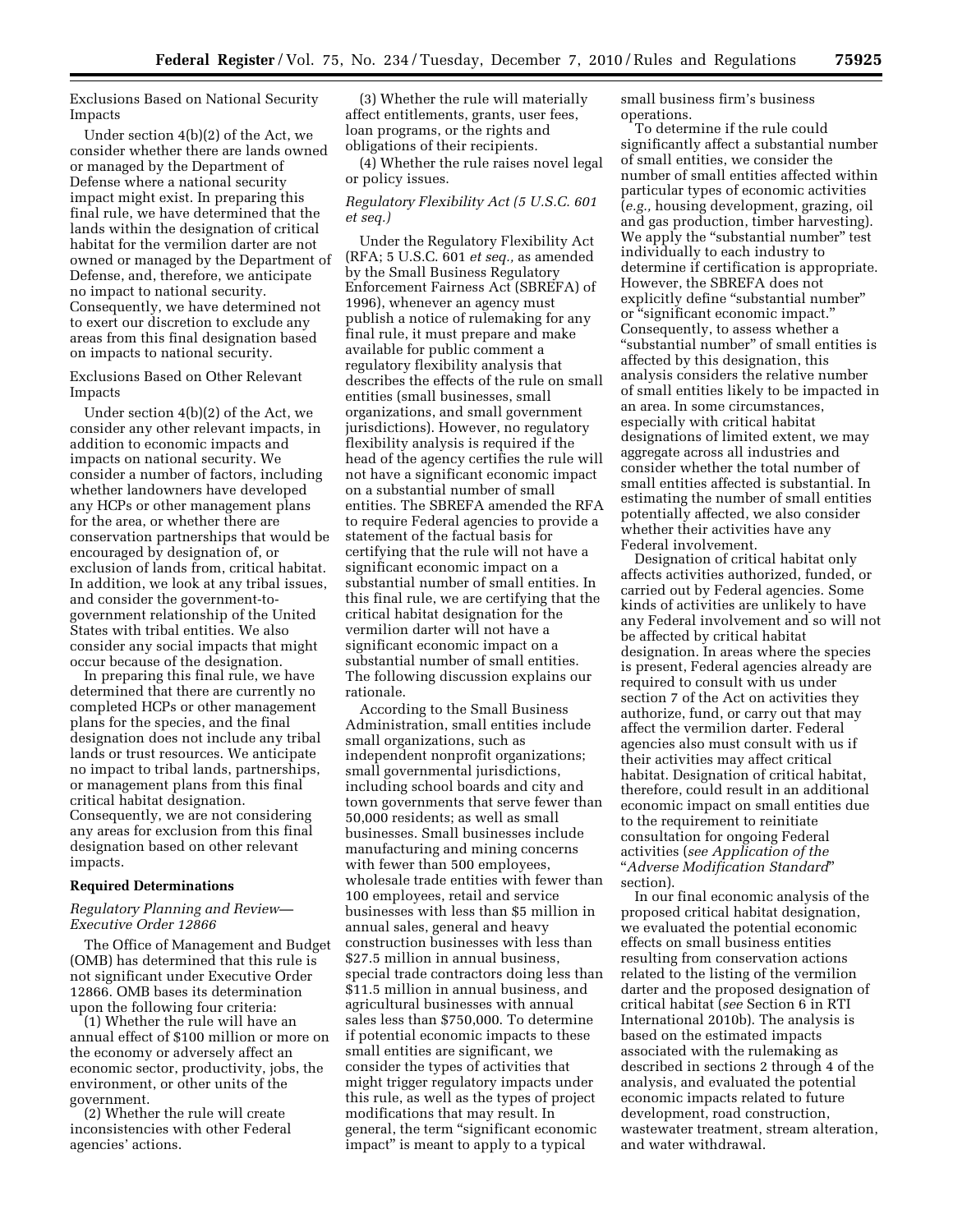According to the FEA, the Service and action agency are the only entities with direct compliance costs expected to be assessed with the critical habitat designation. Thus, based on the above reasoning and currently available information, we concluded that this rule would not result in a significant economic impact on a substantial number of small entities. Therefore, we are certifying that the designation of critical habitat for the vermilion darter will not have a significant economic impact on a substantial number of small entities, and a regulatory flexibility analysis is not required.

## *Energy Supply, Distribution, or Use— Executive Order 13211*

Executive Order 13211 (Actions Concerning Regulations That Significantly Affect Energy Supply, Distribution, or Use) requires agencies to prepare Statements of Energy Effects when undertaking certain actions. We do not expect this rule to significantly affect energy supplies, distribution, or use. Although two of the final units are below hydropower reservoirs, current and proposed operating regimes have been deemed adequate for the species, and therefore their operations will not be affected by the final designation of critical habitat. All other final units are remote from energy supply, distribution, or use activities. Therefore, this action is not a significant energy action, and no Statement of Energy Effects is required.

## *Unfunded Mandates Reform Act (2 U.S.C. 1501 et seq.)*

In accordance with the Unfunded Mandates Reform Act (2 U.S.C. 1501 *et seq.*), we make the following findings:

(1) This rule would not produce a Federal mandate. In general, a Federal mandate is a provision in legislation, statute or regulation that would impose an enforceable duty upon State, local, tribal governments, or the private sector and includes both ''Federal intergovernmental mandates'' and ''Federal private sector mandates.'' These terms are defined in 2 U.S.C. 658(5)–(7). ''Federal intergovernmental mandate'' includes a regulation that ''would impose an enforceable duty upon State, local, or tribal governments'' with two exceptions. It excludes "a condition of Federal assistance.'' It also excludes ''a duty arising from participation in a voluntary Federal program,'' unless the regulation ''relates to a then-existing Federal program under which \$500,000,000 or more is provided annually to State, local, and tribal governments under entitlement authority,'' if the provision would ''increase the stringency of conditions of assistance'' or ''place caps upon, or otherwise decrease, the Federal Government's responsibility to provide funding,'' and the State, local, or tribal governments ''lack authority'' to adjust accordingly. At the time of enactment, these entitlement programs were: Medicaid; AFDC work programs; Child Nutrition; Food Stamps; Social Services Block Grants; Vocational Rehabilitation State Grants; Foster Care, Adoption Assistance, and Independent Living; Family Support Welfare Services; and Child Support Enforcement. ''Federal private sector mandate'' includes a regulation that ''would impose an enforceable duty upon the private sector, except (i) a condition of Federal assistance or (ii) a duty arising from participation in a voluntary Federal program.''

The designation of critical habitat does not impose a legally binding duty on non-Federal government entities or private parties. Under the Act, the only regulatory effect is that Federal agencies must ensure that their actions do not jeopardize the continued existence of the species, or destroy or adversely modify critical habitat under section 7 of the Act. While non-Federal entities that receive Federal funding, assistance, or permits, or that otherwise require approval or authorization from a Federal agency for an action, may be indirectly impacted by the designation of critical habitat, the legally binding duty to avoid destruction or adverse modification of critical habitat rests squarely on the Federal agency. Furthermore, to the extent that non-Federal entities are indirectly impacted because they receive Federal assistance or participate in a voluntary Federal aid program, the Unfunded Mandates Reform Act would not apply; nor would listing these species or designating critical habitat shift the costs of the large entitlement programs listed above on to State governments.

(2) We do not believe that this rule would significantly or uniquely affect small governments because it will not produce a Federal mandate of \$100 million or greater in any year, that is, it is not a "significant regulatory action" under the Unfunded Mandates Reform Act. The designation of critical habitat imposes no obligations on State or local governments and, as such, a Small Government Agency Plan is not required.

#### *Takings—Executive Order 12630*

In accordance with Executive Order 12630 (Government Actions and Interference with Constitutionally Protected Private Property Rights), we have analyzed the potential takings

implications of designating critical habitat for the vermilion darter in a takings implications assessment. The takings implications assessment concludes that this designation of critical habitat for the vermilion darter does not pose significant takings implications.

## *Federalism—Executive Order 13132*

In accordance with Executive Order 13132 (Federalism), the rule does not have significant Federalism effects. A Federalism assessment is not required. In keeping with Department of the Interior and Department of Commerce policy, we requested information from, and coordinated development of this critical habitat designation with appropriate State resource agencies in Alabama. The critical habitat designation may have some benefit to this government in that the areas that contain the features essential to the conservation of the species are more clearly defined, and the primary constituent elements of the habitat necessary to the conservation of the species are specifically identified. While making this definition and identification does not alter where and what federally sponsored activities may occur, it may assist these local governments in long-range planning (rather than waiting for case-by-case section 7 consultations to occur).

Where State and local governments require approval or authorization from a Federal agency for actions that may affect critical habitat, consultation under section 7(a)(2) of the Act would be required. While non-Federal entities that receive Federal funding, assistance, or permits, or that otherwise require approval or authorization from a Federal agency for an action, may be indirectly impacted by the designation of critical habitat, the legally binding duty to avoid destruction or adverse modification of critical habitat rests squarely on the Federal agency.

### *Civil Justice Reform—Executive Order 12988*

In accordance with Executive Order 12988 (Civil Justice Reform), the regulation meets the applicable standards set forth in sections 3(a) and 3(b)(2) of the Order. We are designating critical habitat in accordance with the provisions of the Act. This final rule uses standard property descriptions and identifies the physical and biological features essential to the conservation of the vermilion darter within the designated areas to assist the public in understanding the habitat needs of the species.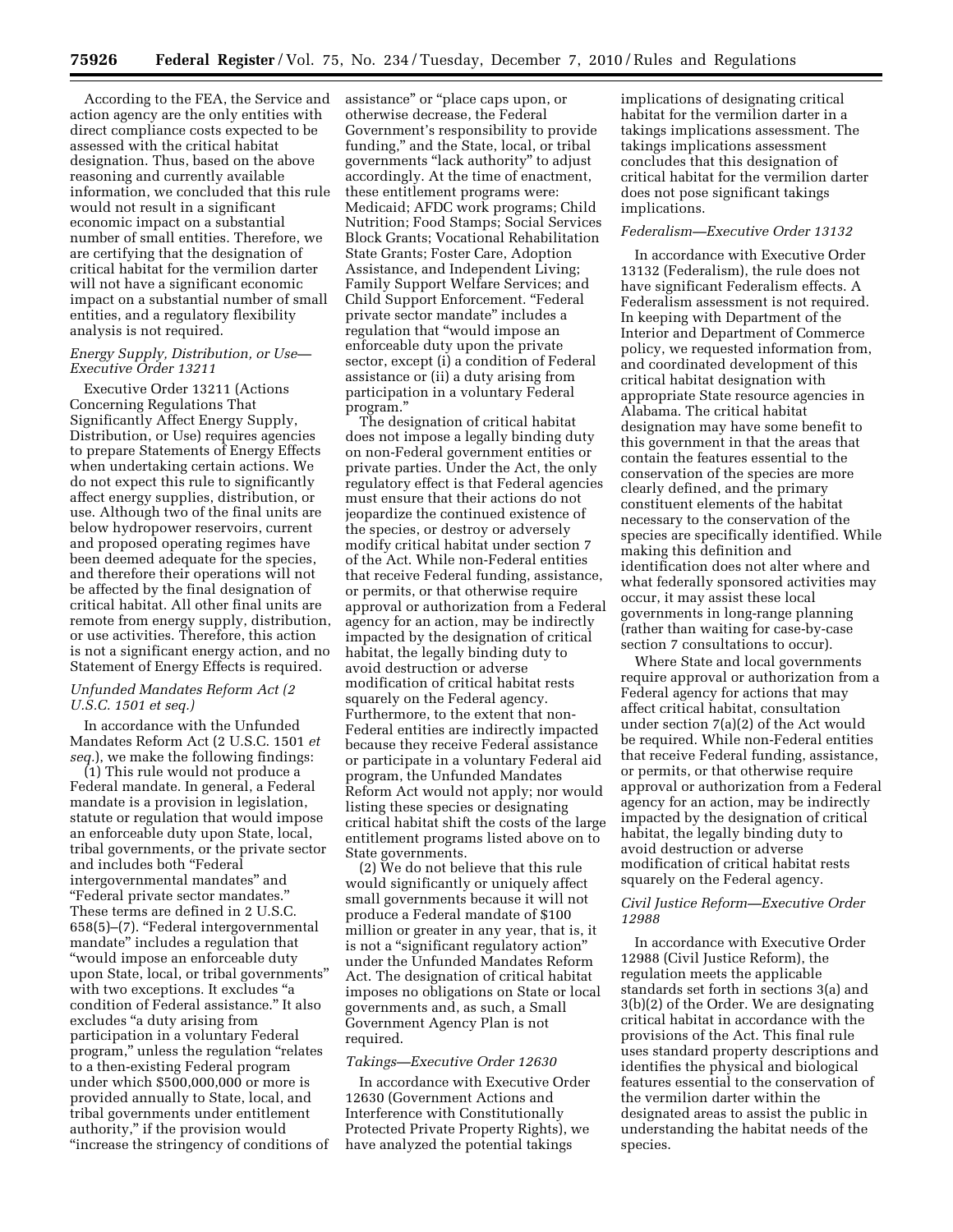## *Paperwork Reduction Act of 1995 (44 U.S.C. 3501 et seq.)*

This rule does not contain any new collections of information that require approval by OMB under the Paperwork Reduction Act (44 U.S.C. 3501 *et seq.*). This rule will not impose recordkeeping or reporting requirements on State or local governments, individuals, businesses, or organizations. An agency may not conduct or sponsor, and a person is not required to respond to, a collection of information unless it displays a currently valid OMB control number.

## *National Environmental Policy Act (42 U.S.C. 4321 et seq.)*

It is our position that, outside the jurisdiction of the U.S. Court of Appeals for the Tenth Circuit, we do not need to prepare environmental analyses pursuant to the National Environmental Policy Act (NEPA; 42 U.S.C. 4321 *et seq.*) in connection with designating critical habitat under the Act. We published a notice outlining our reasons for this determination in the **Federal Register** on October 25, 1983 (48 FR 49244). This position was upheld by the U.S. Court of Appeals for the Ninth Circuit (*Douglas County* v. *Babbitt,* 48 F.3d 1495 (9th Cir. 1995), cert. denied 516 U.S. 1042 (1996)).

### *Government-to-Government Relationship With Tribes*

In accordance with the President's memorandum of April 29, 1994

(Government-to-Government Relations with Native American Tribal Governments; 59 FR 22951), Executive Order 13175 (Consultation and Coordination With Indian Tribal Governments), and the Department of the Interior's manual at 512 DM 2, we readily acknowledge our responsibility to communicate meaningfully with recognized Federal Tribes on a government-to-government basis. In accordance with Secretarial Order 3206 of June 5, 1997 (American Indian Tribal Rights, Federal-Tribal Trust Responsibilities, and the Endangered Species Act), we readily acknowledge our responsibilities to work directly with Tribes in developing programs for healthy ecosystems, to acknowledge that tribal lands are not subject to the same controls as Federal public lands, to remain sensitive to Indian culture, and to make information available to Tribes.

We have determined that there are no tribal lands occupied by the vermilion darter at the time of listing that contain the features essential for the conservation of the species, and no tribal lands that are unoccupied by the vermilion darter that are essential for the conservation of the species. Therefore, we have not designated critical habitat for the vermilion darter on tribal lands.

# **References Cited**

A complete list of all references cited in this rulemaking is available on the Internet at *<http://www.regulations.gov>* 

and upon request from the Field Supervisor, Mississippi Fish and Wildlife Office (*see* **FOR FURTHER INFORMATION CONTACT** section).

#### **Author(s)**

The primary authors of this package are staff members of the Mississippi Fish and Wildlife Office.

## **List of Subjects in 50 CFR Part 17**

Endangered and threatened species, Exports, Imports, Reporting and recordkeeping requirements, Transportation.

## **Regulation Promulgation**

■ Accordingly, we amend part 17, subchapter B of chapter I, title 50 of the Code of Federal Regulations, as set forth below:

# **PART 17—[AMENDED]**

■ 1. The authority citation for part 17 continues to read as follows:

**Authority:** 16 U.S.C. 1361–1407; 16 U.S.C. 1531–1544; 16 U.S.C. 4201–4245; Pub. L. 99– 625, 100 Stat. 3500; unless otherwise noted.

 $\blacksquare$  2. In § 17.11(h), revise the entry for ''Darter, vermilion'' under FISHES in the List of Endangered and Threatened Wildlife to read as follows:

#### **§ 17.11 Endangered and threatened wildlife.**

\* \* \* \* \*

(h) \* \* \*

| Species           |                          |                | Vertebrate popu-                           |               |             | Critical | Special |           |  |  |
|-------------------|--------------------------|----------------|--------------------------------------------|---------------|-------------|----------|---------|-----------|--|--|
| Common name       | Scientific name          | Historic range | lation where endan-<br>gered or threatened | <b>Status</b> | When listed | habitat  | rules   |           |  |  |
|                   |                          |                | <b>FISHES</b>                              |               |             |          |         |           |  |  |
|                   |                          |                |                                            |               |             |          |         |           |  |  |
| Darter, vermilion | Etheostoma<br>chermocki. | U.S.A. (AL)    | Entire  E                                  |               | 715         | 17.95(e) |         | <b>NA</b> |  |  |
|                   |                          | $\star$        | $\star$                                    |               | $\star$     |          |         |           |  |  |

■ 3. In § 17.95(e), add an entry for ''Vermilion Darter (*Etheostoma chermocki*),'' in the same alphabetical order as the species appears in the table at § 17.11(h), to read as follows:

#### **§ 17.95 Critical habitat—fish and wildlife.**

\* \* \* \* \* (e) *Fishes.* 

\* \* \* \* \*

Vermilion Darter (Etheostoma chermocki)

(1) Critical habitat units are depicted for Jefferson County, Alabama, on the map below.

(2) Within these areas, the primary constituent elements of the physical and biological features essential to the conservation of the vermilion darter consist of four components:

(i) Geomorphically stable stream bottoms and banks (stable horizontal dimension and vertical profile) in order to maintain bottom features (riffles,

runs, and pools) and transition zones between bottom features, to promote connectivity between spawning, foraging, and resting sites, and to maintain gene flow throughout the species range.

(ii) Instream flow regime with an average daily discharge over 50 cubic feet per second, inclusive of both surface runoff and groundwater sources (springs and seepages) and exclusive of flushing flows.

(iii) Water quality with temperature not exceeding 26.7 °C (80 °F), dissolved oxygen 6.0 milligrams or greater per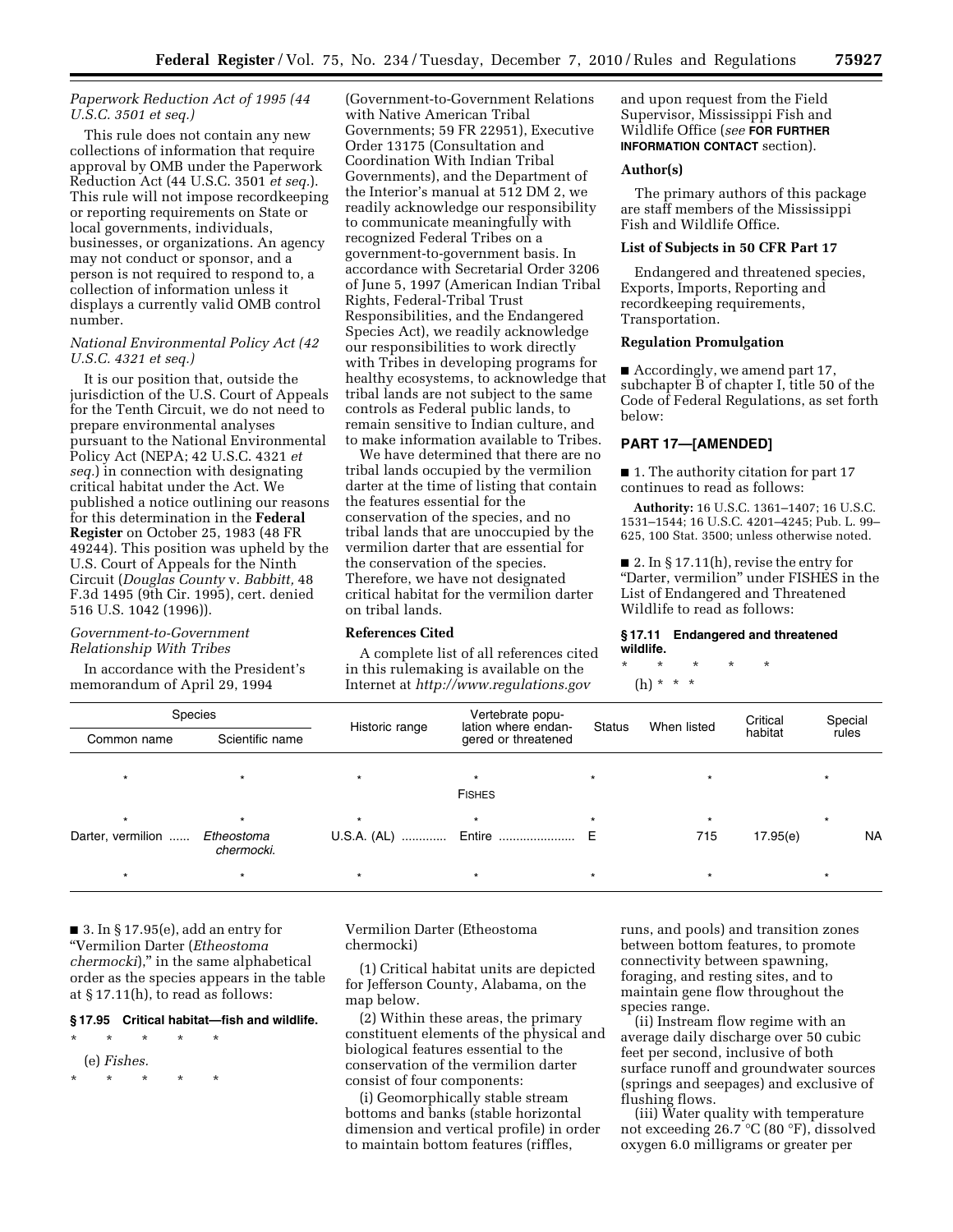liter, turbidity of an average monthly reading of 10 NTU and 15mg/l TSS (Nephelometric Turbidity Units; units used to measure sediment discharge; Total Suspended Solids measured as mg/l of sediment in water) or less; and a specific conductance (ability of water to conduct an electric current, based on dissolved solids in the water) of no greater than 225 micro Siemens per centimeter at 26.7  $\mathrm{C}$  (80  $\mathrm{F}$ ).

(iv) Stable bottom substrates consisting of fine gravel with coarse gravel or cobble, or bedrock with sand and gravel, with low amounts of fine sand and sediments within the interstitial spaces of the substrates along with adequate aquatic vegetation.

(3) Critical habitat does not include manmade structures existing on the effective date of this rule and not containing one or more of the primary constituent elements, such as buildings, bridges, aqueducts, airports, and roads, and the land on which such structures are located.

(4) Critical habitat unit map. The map was developed from USGS 7.5′ quadrangles. Critical habitat unit upstream and downstream limits were then identified by longitude and latitude using decimal degrees.

(5) *Note:* Index map of critical habitat units for the vermilion darter follows: **BILLING CODE 4310–55–P**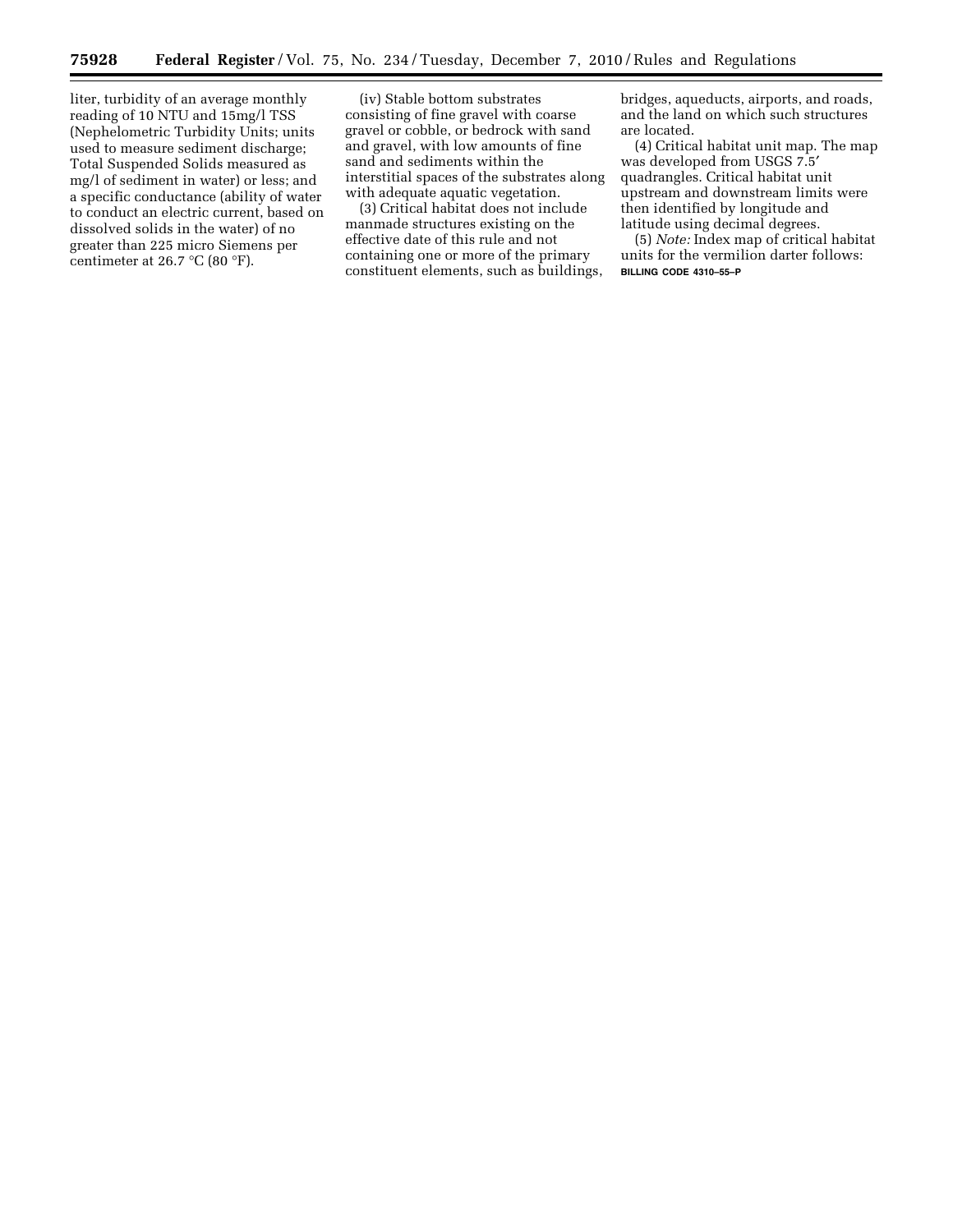

#### **BILLING CODE 4310–55–C**

(6) Unit 1: Turkey Creek, Jefferson County, Alabama.

(i) Unit 1 includes the channel in Turkey Creek from Shadow Lake Dam (086°38′22.50″ W long., 033°40′44.78″ N lat.) downstream to the Section 13/14

(T15S, R2W) line (086°42′31.81″ W long., 033°43′23.61″ N lat.). (ii) Map of Unit 1 is provided at paragraph (10)(ii) of this entry.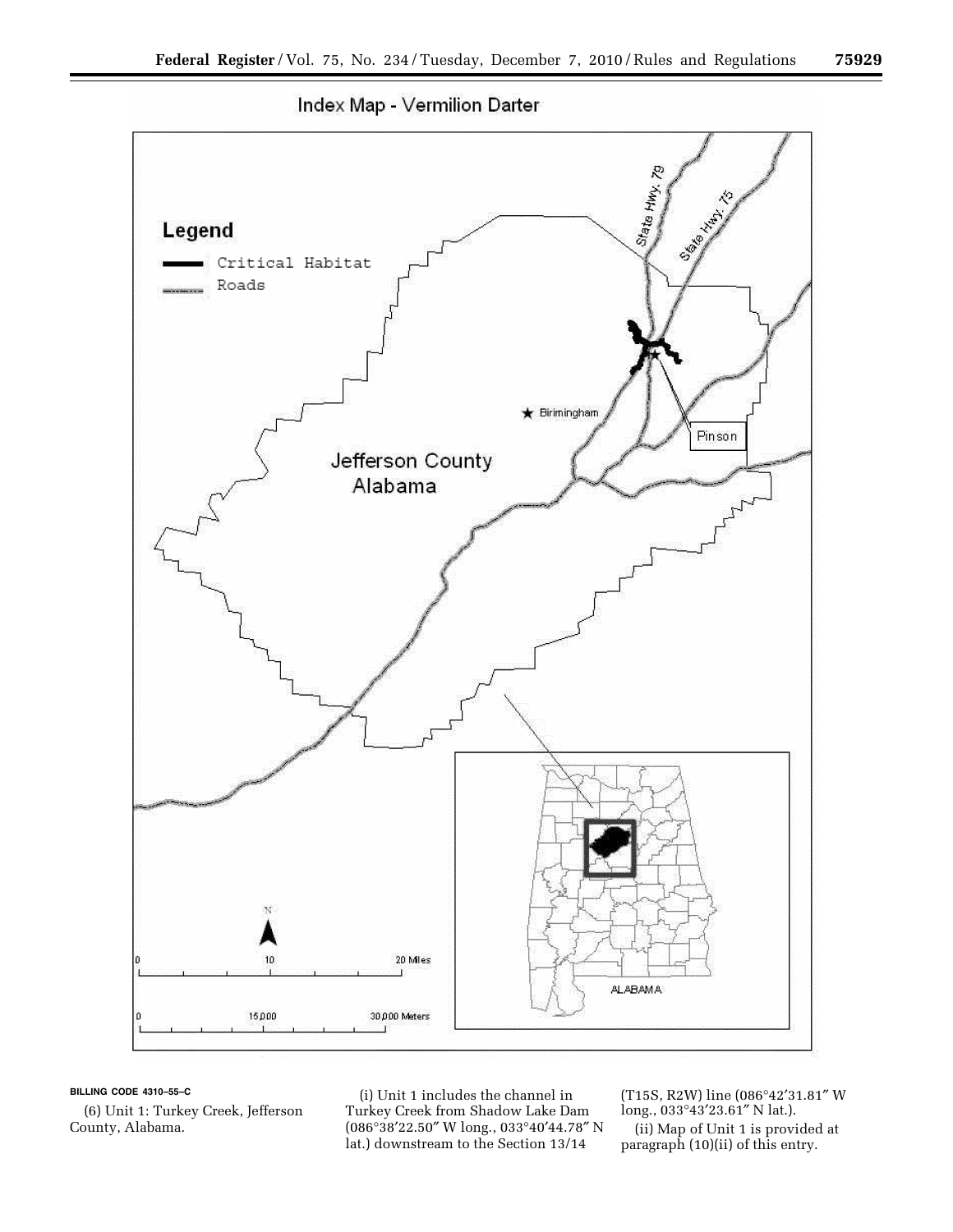(7) Unit 2: Dry Branch, Jefferson County, Alabama.

(i) Unit 2 includes the channel in Dry Branch from the bridge at Glenbrook Road (086°41′6.05″ W long., 033°41′10.65″ N lat) downstream to the confluence with Beaver Creek (86°41′17.39″ W long., 033°41′26.94″ N lat.).

(ii) Map of Unit 2 is provided at paragraph (10)(ii) of this entry.

(8) Unit 3: Beaver Creek, Jefferson County, Alabama.

(i) Unit 3 includes the channel of Beaver Creek from the confluence with the unnamed tributary to Beaver Creek

and Dry Branch (086°41′17.54″ W long., 033°41′26.94″ N lat.) downstream to its confluence with Turkey Creek (086°41′9.16″ W long., 033°41′55.86 N lat.).

(ii) Map of Unit 3 is provided at paragraph (10)(ii) of this entry.

(9) Unit 4: Dry Creek, Jefferson County, Alabama.

(i) Unit 4 includes the channel of Dry Creek, from Innsbrook Road (086°39′53.78″ W long., 033°42′19.11″ N lat) downstream to the confluence with Turkey Creek (086°40′3.72″ W long., 033°42′1.39″ N lat).

(ii) Map of Unit 4 is provided at paragraph (10)(ii) of this entry.

(10) Unit 5: Unnamed Tributary to Beaver Creek, Jefferson County, Alabama.

(i) Unit 5 includes the channel of the Unnamed Tributary from its confluence with Beaver Creek (086°41′17.54″ W long., 033°41′26.94″ N lat.), upstream to the 1/2(T16S, R2W) section line (086°42′31.70″ W long., 033°39′54.15″ N lat.)

(ii) Map of Units 1, 2, 3, 4, and 5 (Map 2) follows: